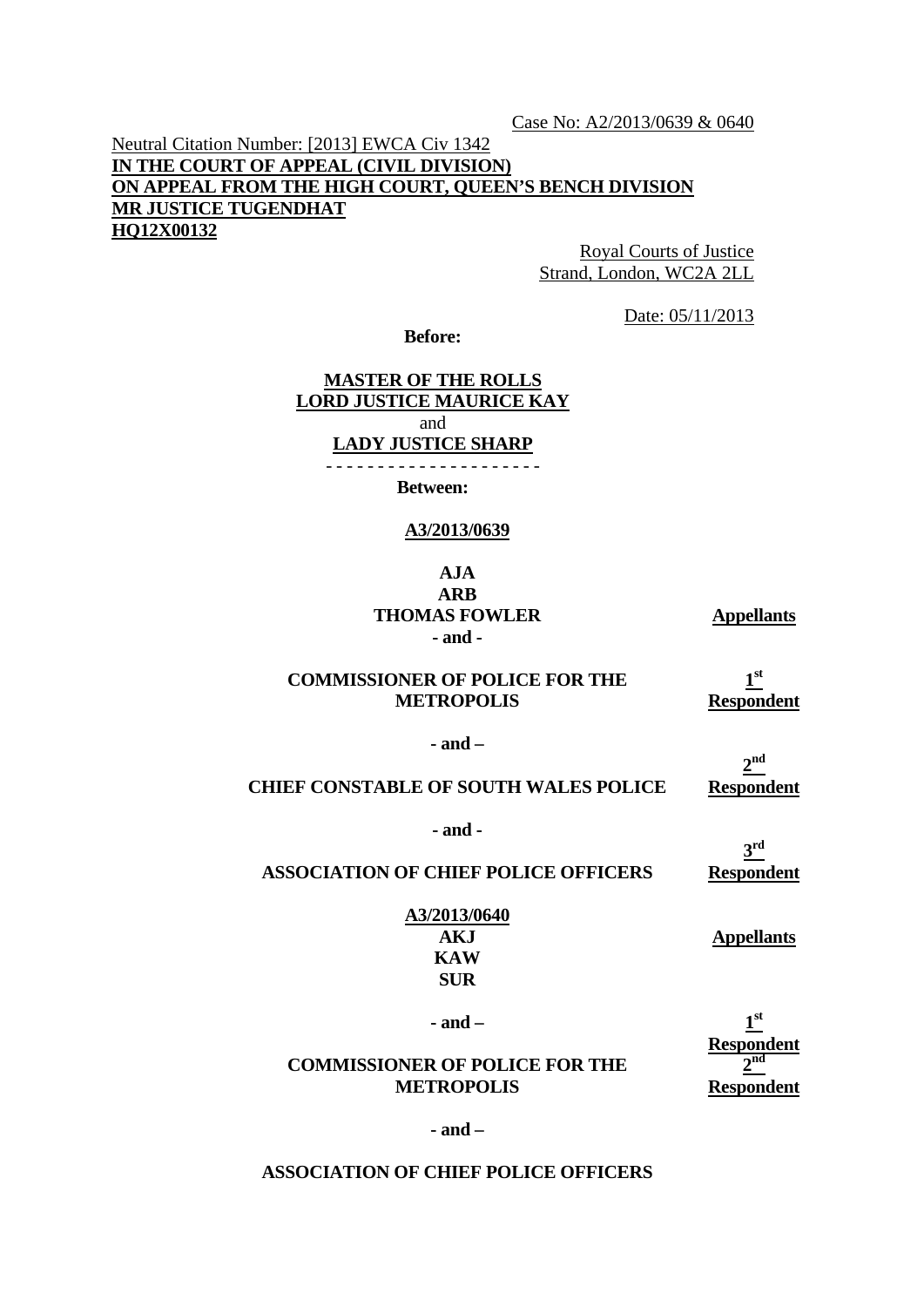#### **A3/2013/0639**

- - - - - - - - - - - - - - - - - - - - - - - - - - - - - - - - - - - - - - - - - -

**Heather Williams QC and Alex Gask** (instructed by **Tuckers Solicitors**) for the **Appellants** 

**Monica Carss-Frisk QC and David Pievsky** (instructed by **The Metropolitan Police Service Directorate of Legal Services and Association of Chief Police Officers Directorate of Legal Services**) for the **First and Third Respondents Jeremy Johnson QC** (instructed by **South Wales and Gwent Police Joint Legal Services**) for the **Second Respondent** 

#### **A3/2013/0640**

**Phillippa Kaufmann QC and Charlotte Kilroy** (instructed by **Birnberg Pierce & Partners**) for the **Appellants**

**Monica Carss-Frisk QC and David Pievsky** (instructed by **the Commissioner of Police for the Metropolis Directorate of Legal Services**) for the **Respondents**

Hearing dates: 15 & 16 October 2013

# **Judgment**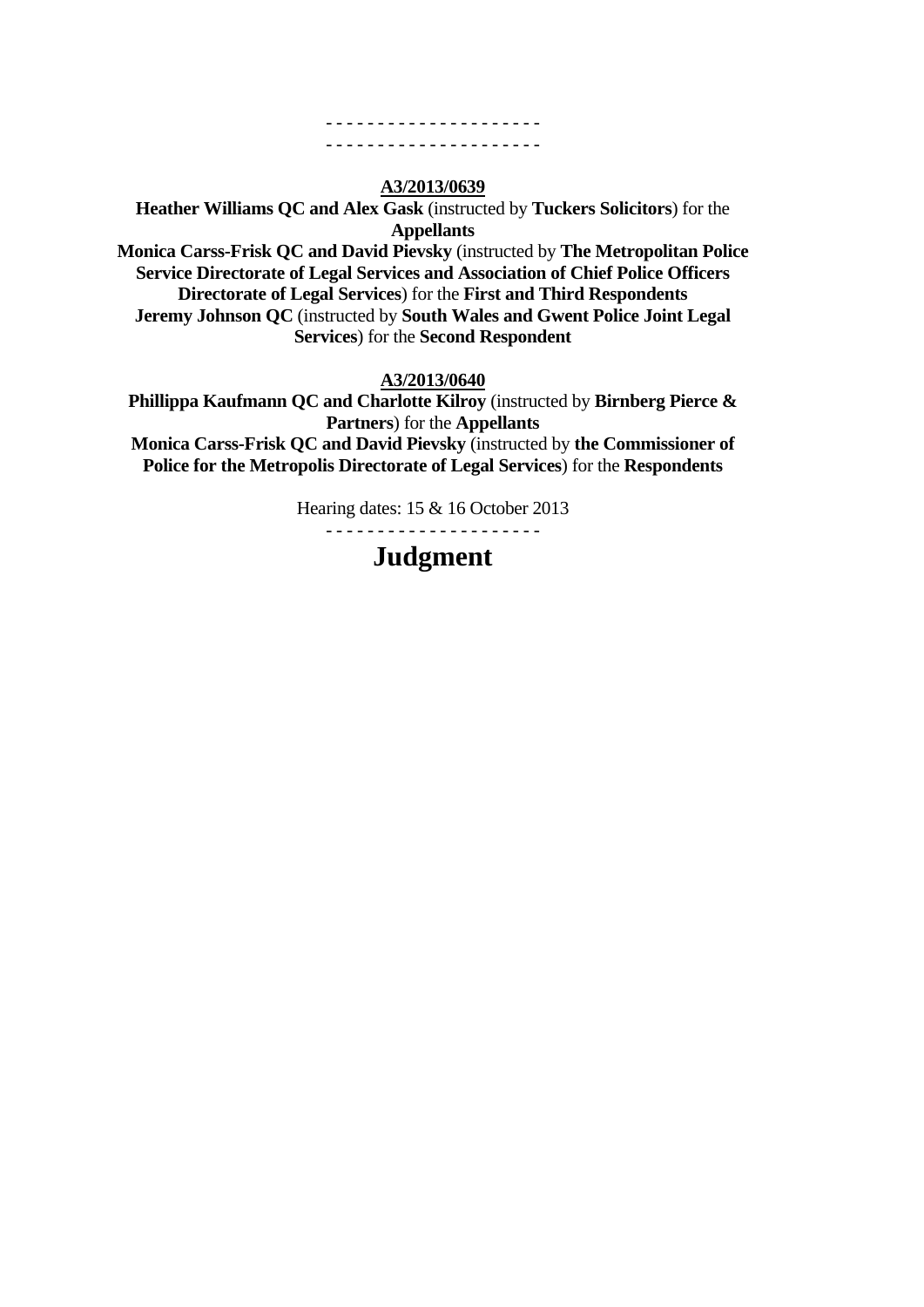# **Master of the Rolls:** this is the judgment of the court.

- 1. At the heart of this appeal lies the question of whether the Investigatory Powers Tribunal ("the IPT") created pursuant to section 65 of the Regulation of Investigatory Powers Act 2000 ("RIPA") has jurisdiction to decide claims by the appellants that their rights under the European Convention of Human Rights ("the Convention") have been violated by police officers for whom the respondents are said to be responsible. The claims arise from allegations that officers established and maintained intimate sexual relationships with all the appellants (except Mr Fowler) for the covert purpose of obtaining intelligence. The appellants allege that such conduct was contrary to section  $6(1)$  of the Human Rights Act 1998 ("HRA") in that it was in breach of their rights under articles 3 and 8 of the Convention. Article 3 provides that no-one shall be subject to torture or to inhuman or degrading treatment. Article 8(1) provides that everyone has the right to respect for his private and family life. The appellants also allege that the same conduct was unlawful at common law in that it involved the commission of the torts of deceit, misfeasance in public office, assault and negligence. The appellants further allege that there were breaches of the Data Protection Act 1998.
- 2. This appeal is not concerned with whether the appellants have good claims for breach of their Convention rights or in tort. The respondents did not, for the purpose of this appeal, contend that any of the claims were unarguable.
- 3. The first issue that arises is whether the IPT has jurisdiction to determine the claims brought under section  $7(1)$  of the HRA. This turns on whether the establishing or maintaining of an intimate sexual relationship by a covert human intelligence source ("CHIS") was "conduct to which Part II [of RIPA] applies". If it was not conduct to which Part II applies, the claims are not subject to the jurisdiction of the IPT. The judge held that the alleged conduct was conduct to which Part II applies and that the IPT therefore has jurisdiction to decide the human rights claims.
- 4. The second issue arises from the fact that, for reasons that we shall describe in detail later in this judgment, the judge stayed these proceedings pending the determination of the HRA claims by the IPT. The appellants submit that he was wrong to do so. The respondents submit that this was a case management decision which was not plainly wrong and with which this court should not interfere.

# *The facts*

5. There are two groups of claimants. The first comprising AKW, KAW and SUR are represented by Birnberg Pierce & Partners (referred to as "the Birnberg claimants"). The second comprising AJA, ARB and Thomas Fowler are represented by Tuckers (referred to as "the Tuckers claimants"). The factual allegations relating to the Birnberg claimants can be summarised as follows. They are all committed environmental activists. Mark Kennedy ("MK"), a married police officer with two children, used a false identity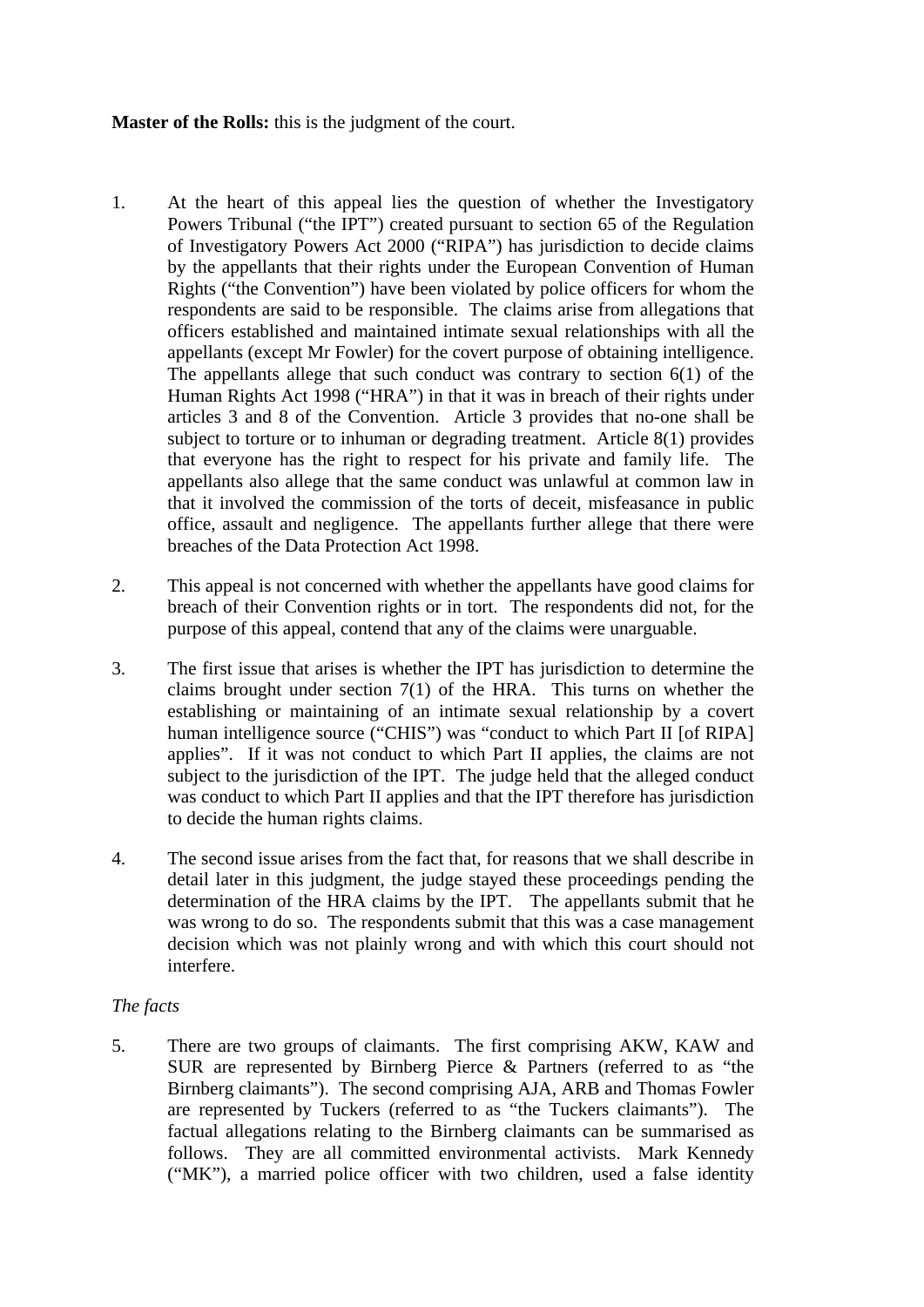which was provided to him by the first respondent to deceive all three claimants into embarking on intimate sexual relationships with him while he was performing his duties as an undercover officer. These relationships lasted between seven months and, in the case of one claimant, seven years. He knew that none of the claimants would have entered into the relationship and consented to sex with him if they had known his true identity and his true purpose. He encouraged all three claimants to become emotionally dependent on him. He attended intimate family gatherings and went on private holidays with them. He used his sexual relationships with the claimants to enable him to gather intelligence and/or for personal gratification. These relationships were known about or suspected by other police officers including other undercover officers, his day to day handler and his managers in the National Public Order Intelligence Unit.

6. The factual allegations made by the Tuckers claimants can be summarised as follows. They are all members of the Cardiff Anarchists Network ("CAN") which is a body of locally-based individuals who are engaged in direct action and political protest in relation to domestic and international issues. MJ (alleged to be a police officer) first met members of CAN in 2004. He told the claimants that he was a truck driver and that he was separated from his former partner. Between 2005 and 2009, he formed close relationships with all three claimants, including sexual relationships with the first and second claimant. He instigated a sexual relationship with the second claimant when she was in a relationship with the third claimant. During these relationships, MJ purported to be a confidant, empathiser and source of close support to each of them. For example, he attended the funeral of the second claimant's father. He exploited their vulnerabilities and sought to encourage them to rely on him emotionally. None of the claimants would have entered into these relationships with MJ had they been aware of his true identity as a police officer. He used the respondents' resources to conceal his identity and to further the intimate relationships that he had initiated.

#### *RIPA*

#### *Introduction*

7. RIPA was introduced principally to ensure that covert investigatory powers were used in compliance with article 8 of the Convention. When introducing the Bill on its Second Reading, Home Secretary Jack Straw said:

> "Part II of the Bill covers the use of intrusive surveillance, directed surveillance and covert human intelligence sources. Those are not new powers, but the provisions in this part of the Bill will put their use on a statutory basis. Part II does not create any illegality in the use of Part II techniques, but it will ensure that the use of the powers is properly regulated. Where such actions are authorised properly under the provisions of the Bill, that will be an answer to any subsequent assertion based on article 8 of the European Convention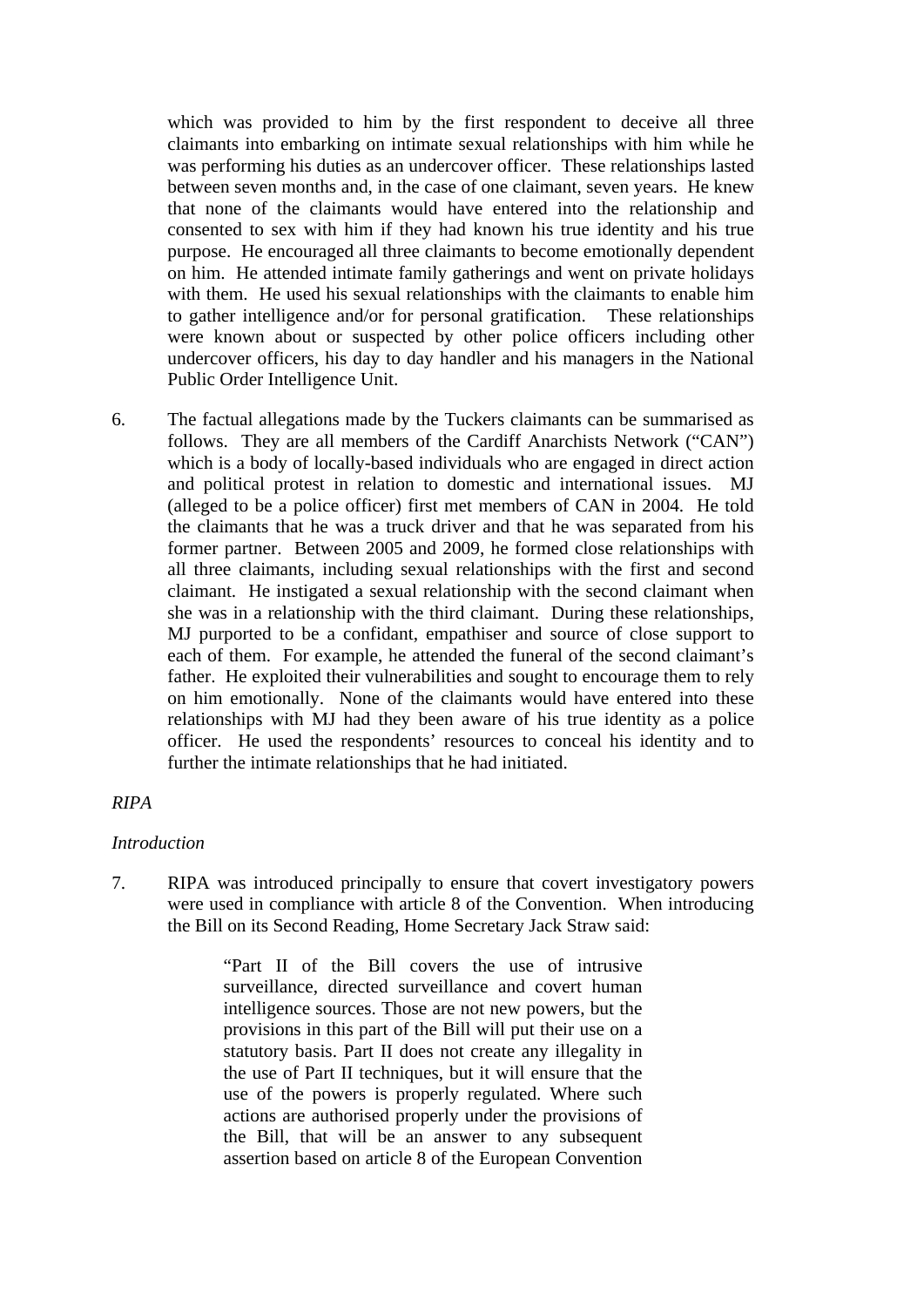that a person's privacy has been invaded without justification."

- 8. RIPA sets out regulatory requirements for the exercise of six covert investigatory powers. These powers are: (i) the interception of communications; (ii) the acquisition of communications data (both of which are dealt with in Part I); (iii) intrusive surveillance; (iv) directed surveillance; (v) the use of CHIS (all three of which are dealt with in Part II); and (vi) the demands for decryption (dealt with in Part III). It is an important part of the case advanced by all the appellants that RIPA established a hierarchy of powers; and that the powers considered to be most intrusive are available in more limited circumstances, to fewer public bodies and subject to more stringent requirements than is the case in relation to the powers that are considered to be less intrusive. In descending order of intrusiveness, the hierarchy is: (i) interception of communications, (ii) intrusive surveillance, (iii) demands for decryption, (iv) CHIS and (v) directed surveillance and acquisition of communications data. The three investigatory powers considered to be the most intrusive have the following distinct features: (i) authorisation is granted by warrants signed in person by the Secretary of State, authorisations by the Secretary of State or prior approval from a Surveillance Commissioner or judge (with limited exceptions in the case of demands for decryption); (ii) authorisation may be sought only by a core of investigating authorities (for interception only the intelligence services, the police, HMRC and SOCA and in addition for the other two powers the OFT, HM Armed forces and the MOD (with limited exceptions in the case of demands for decryption)); (iii) authorisation may be sought only for the purpose of national security, the prevention or detection of serious crime and the economic wellbeing of the UK; and (iv) there is a statutory requirement that those authorising the use of the power must consider whether the information could reasonably be obtained by other means.
- 9. By contrast, the three investigatory powers considered to be the least intrusive, which include the use of CHIS (i) have no requirement for warrants or prior approval; (ii) can be authorised by relatively low-ranking officials in a wide range of public authorities; (iii) can be used for a wide range of purposes such as non-serious crime, public safety and public health; and (iv) have no requirement for those authorising the use of the power to consider whether the information could reasonably be obtained by other means.

#### *The relevant provisions*

- 10. Section 26 is entitled "Conduct to which Part II applies". So far as material, section 26 provides:
	- "(1) This Part applies to the following conduct  $-$ 
		- (a) directed surveillance;
		- (b) intrusive surveillance; and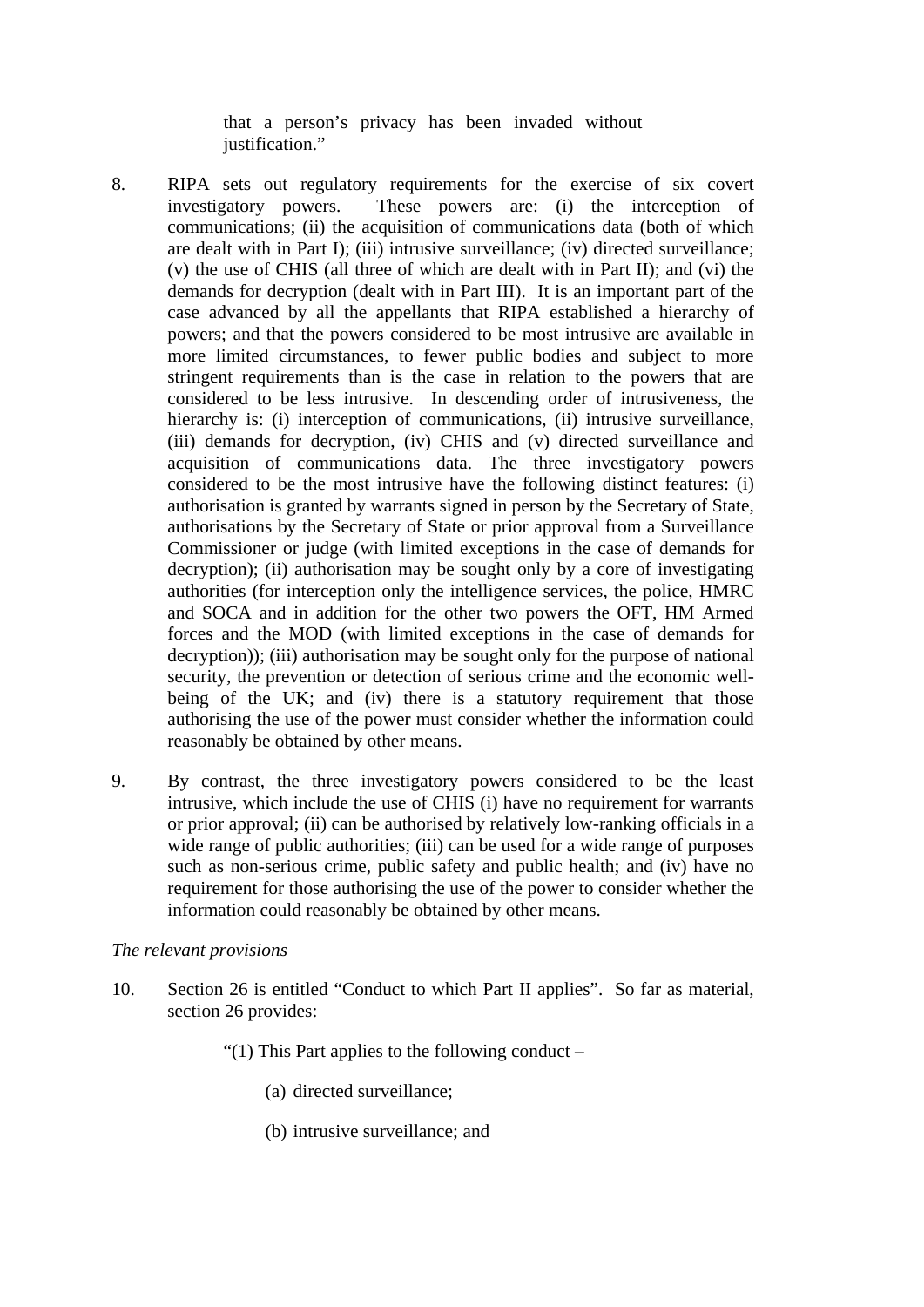(c) the conduct and use of covert human intelligence sources.

…………………

 $(7)$  In this Part –

- (a) references to the conduct of a covert human intelligence source are references to any conduct of such a source which falls within any of paragraphs (a) to (c) of subsection (8), or is incidental to anything falling within any of those paragraphs; and
- (b) references to the use of a covert human intelligence source are references to inducing, asking or assisting a person to engage in the conduct of such a source, or to obtain information by means of the conduct of such a source.
- (8) For the purposes of this Part a person is a covert human intelligence source if –
	- (a) he establishes or maintains a personal or other relationship with a person for the covert purpose of facilitating the doing of anything falling within paragraph (b) or (c);
	- (b) he covertly uses such a relationship to obtain information or to provide access to any information to another person; or
	- (c) he covertly discloses information obtained by the use of such a relationship, or as a consequence of the existence of such a relationship.
- (9) For the purposes of this section
	- (a) surveillance is covert if, and only if, it is carried out in a manner that is calculated to ensure that persons who are subject to the surveillance are unaware that it is or may be taking place;
	- (b) a purpose is covert, in relation to the establishment or maintenance of a personal or other relationship, if and only if the relationship is conducted in a manner that is calculated to ensure that one of the parties to the relationship is unaware of the purpose; and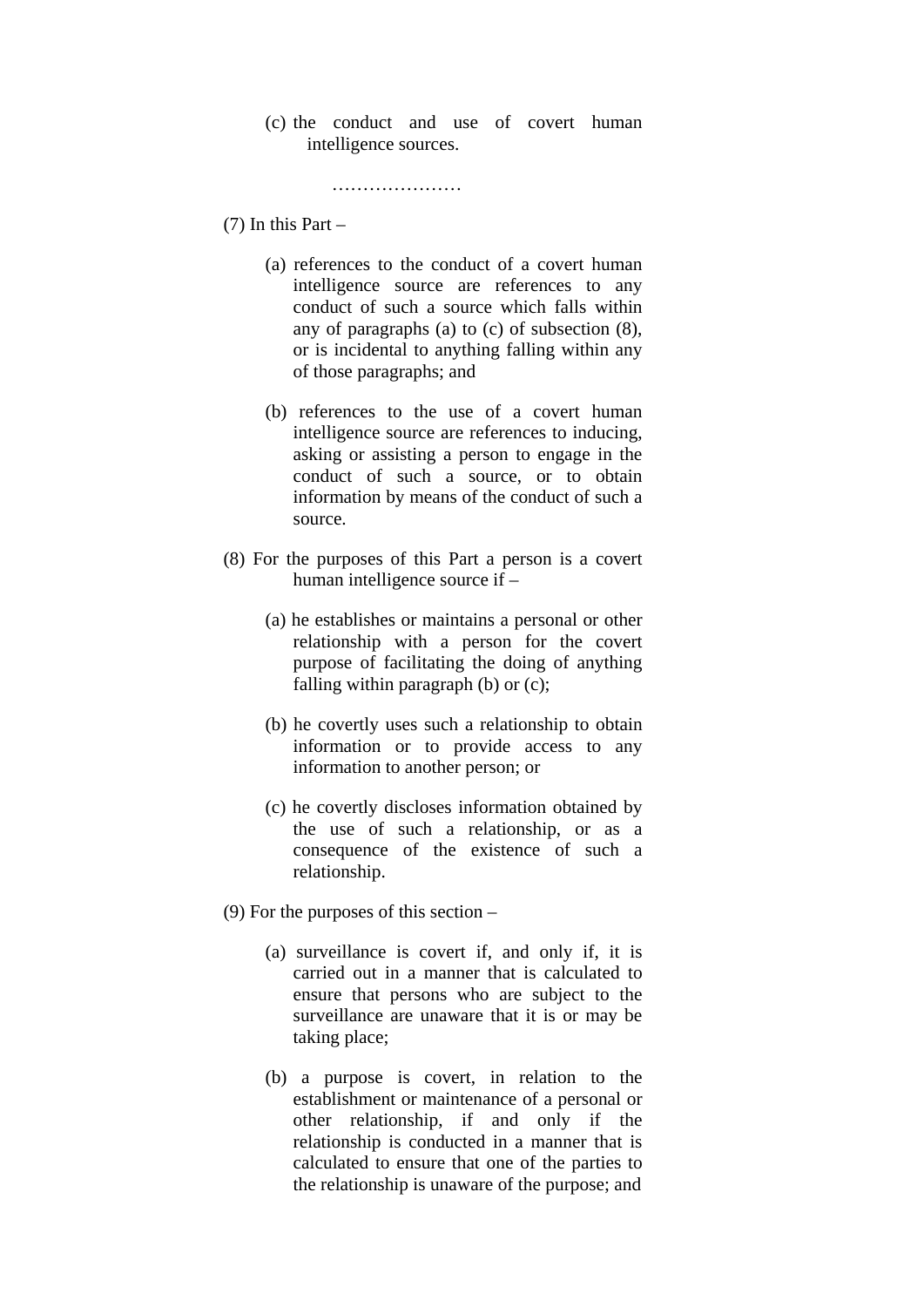- (c) a relationship is used covertly, and information obtained as mentioned in subsection (8)(c) is disclosed covertly, if and only if it is used or, as the case may be, disclosed in a manner that is calculated to ensure that one of the parties to the relationship is unaware of the use or disclosure in question."
- 11. Section 27 is entitled "Lawful surveillance". Subsection (1) provides that conduct to which Part II applies shall be lawful "for all purposes" if

"(a) an authorisation under this Part confers an entitlement to engage in that conduct on the person whose conduct it is; and

 (b) his conduct is in accordance with the authorisation."

12. Section 29 is entitled "Authorisation of covert human intelligence sources". Subsection (2) provides:

> "A person shall not grant an authorisation for the conduct or the use of a covert human intelligence source unless he believes—

(a) that the authorisation is necessary on grounds falling within subsection (3):

(b) that the authorised conduct or use is proportionate to what is sought to be achieved by that conduct or use."

- 13. Subsection (3) provides that an authorisation is necessary on grounds falling within the subsection if it is necessary in various public interests including the interests of national security. By section 29(7) the Secretary of State may by order prohibit the authorisation under section 29 of any such conduct or uses of CHIS as may be described in the order and may impose requirements, in addition to those provided for by section 29(2), that must be satisfied before an authorisation is granted. Only two orders (both currently in force) have been made under this subsection.
- 14. The jurisdiction of the IPT is governed by section 65 and the schedules to which it refers. Section 65 is a long and complex provision. Subsection (2) provides that the IPT is the only appropriate tribunal for the purposes of proceedings under section 7(1)(a) of the HRA which fall under subsection (3). Subsection (3) provides that proceedings fall within the subsection if "(a) they are proceedings against any of the intelligence services….(d) they are proceedings relating to the taking place in any challengeable circumstances of any conduct falling within subsection (5)". Subsection (5) provides: "subject to subsection (6), conduct falls within this subsection if (whenever it occurred) it is….(d) [other] conduct to which Part II applies". Subsection (7) provides: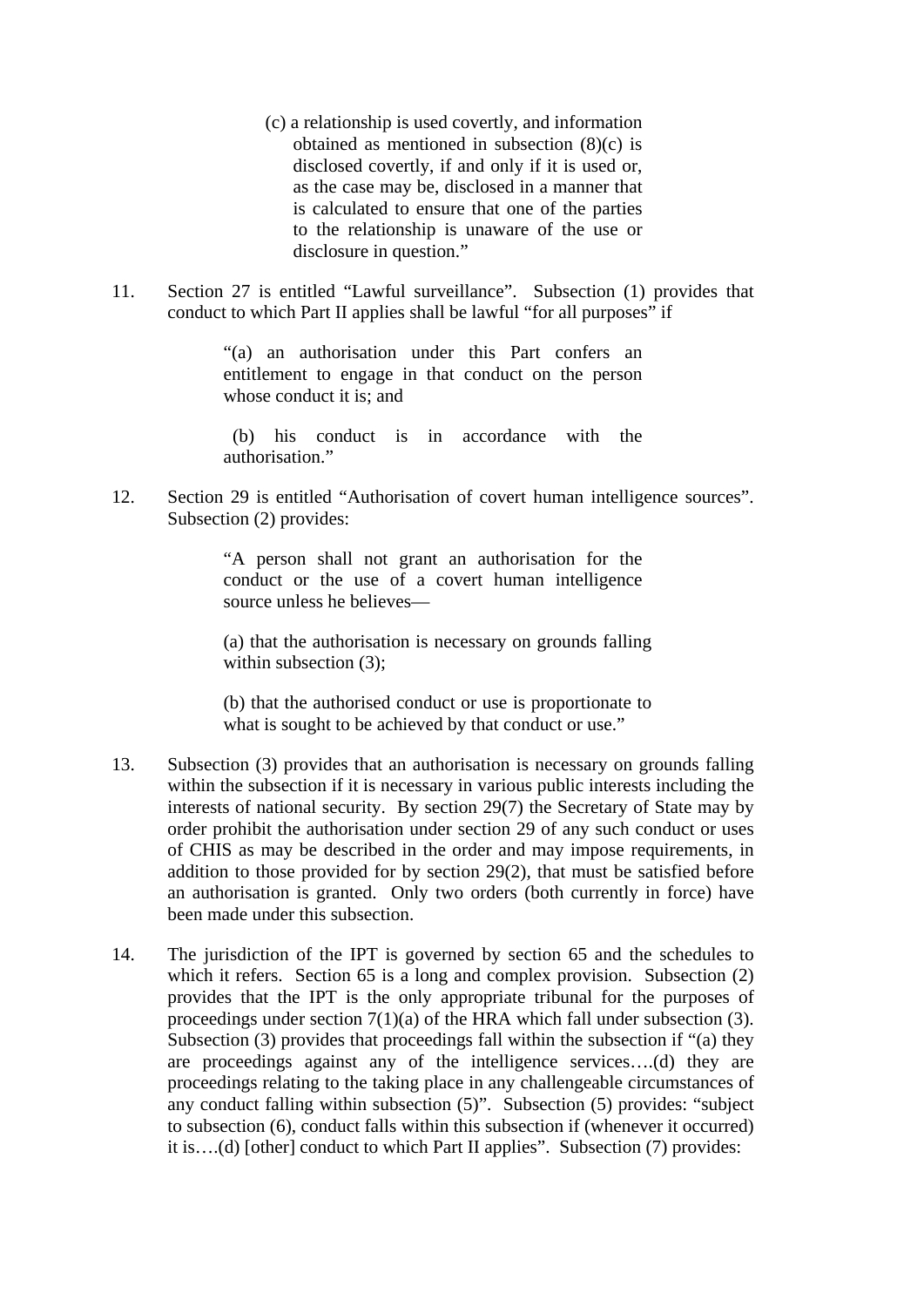"For the purposes of this section conduct takes place in challengeable circumstances if—

- (a) it takes place with the authority, or purported authority, of anything falling within subsection (8); or
- (b) the circumstances are such that (whether or not there is authority) it would not have been appropriate for the conduct to take place without it, or at least without proper consideration having been given to whether such authority should be sought."

Subsection (8)(c) provides that an authorisation under Part II of the Act falls within the subsection.

*The first issue: does the IPT have jurisdiction over the human rights claims?* 

#### *The appellants' case*

15. Ms Kaufmann QC submits that the expression "personal relationship" in section 26(8)(a) of RIPA cannot be understood as encompassing an intimate sexual relationship. Her definition of "an intimate sexual relationship" is:

> "a relationship in which sexual acts are an integral and necessary aspect of that relationship.

> The question of when an act is sexual can be identified by reference to the definition in section 78 of the Sexual Offences Act 2003 which states:

> 'For the purposes of this Part … penetration, touching or any other activity is sexual if a reasonable person would consider that –

- (a) whatever its circumstances or any person's purpose in relation to it, it is because of its nature sexual;
- (b) because of its nature it may be sexual and because of its circumstances or the purpose of any person in relation to it (or both) it is sexual'.

The acts encompass only intercourse and other sexual touching."

16. Her case (which is adopted by Ms Williams QC on behalf of the Tuckers claimants) is as follows. First, the establishing and/or maintaining of an intimate sexual relationship for the covert purpose of obtaining intelligence would, if permitted, be the most intrusive form of covert investigatory technique. It would amount to a gross invasion of an individual's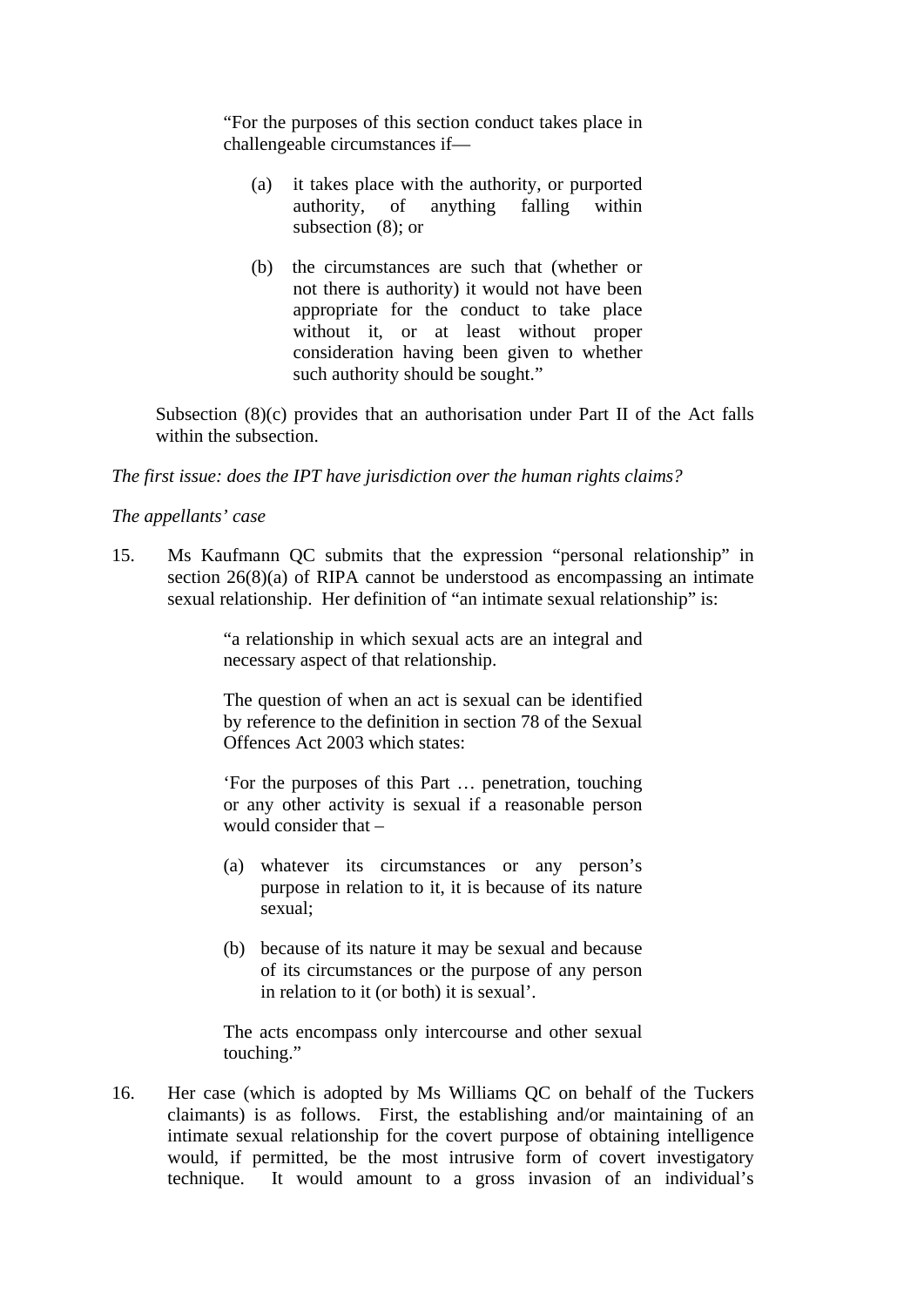fundamental common law right to personal security: see Blackstone Commentaries (Vol 1, First Edition, pp 123-130); *GG v Secretary of State for the Home Department* [2009] EWCA Civ 786, [2010] QB 585 at paras 10 to 13; *Collins v Wilcock* [1984] 1 WLR 1172, 1178 C-E and Clerk & Lindsell on Torts  $(20<sup>th</sup>$  edition) para 15.01. It would also amount to a breach of "a most" intimate aspect" of the rights to privacy under article 8 of the Convention: see *Dudgeon v UK (No 2)* (1982) 4 EHRR 149 at para 52. There are no express words in Part II of RIPA permitting the gross infringement of the fundamental right to personal security and privacy occasioned by engaging in intimate sexual acts in order to obtain intelligence and, in the light of the statutory scheme as a whole, it cannot be said that this power arises by necessary implication. The principle of legality thus requires the court to interpret the general words "personal or other relationship" in section 26(8)(a) as being limited by the fundamental rights of the individual.

- 17. Secondly, the hierarchy to which we have referred at para 8 above shows that Parts I to III of RIPA provide a regime for the use of a range of covert investigatory techniques from the most to the least intrusive with a CHIS being considered among the least intrusive. Thus, for example, investigation by a CHIS does not require a warrant signed or authorised by the Secretary of State or any particularly high-ranking official; a CHIS can be used for a wide range of purposes; and there is no requirement for those authorising the use of a CHIS to consider whether the information could reasonably have been obtained by other means. Low-level operatives within numerous different authorities empowered to deploy a CHIS are charged with determining the necessity and proportionality of its use for a wide range of purposes. In short, it is inconceivable that Parliament would have designed RIPA in the way that it did if it had intended sections 26 and 29 to cover the use of intimate sexual relationships to obtain intelligence. Parliament did not intend to permit the authorisation of the use of a covert technique that would result in an interference that is *necessarily* more intrusive than its place in the hierarchy of regulation justifies.
- 18. Thirdly, a further indication that Parliament was not aware of the possible use of sex as an undercover investigatory technique (and did not intend it to be so used) is the fact that neither the 2002 nor the 2010 Code of Practice issued under section 71 of RIPA makes any mention of such possible use or provides any guidance on when it might be appropriate to use it. This is to be contrasted with the use of surveillance under RIPA which interferes with privileged communications. In *McE v Prison Service of Northern Ireland*  [2009] UKHL 15, [2009] 1 AC 908, the House of Lords considered it to be significant that a code of practice had been issued making detailed provision for the authorisation of monitoring legally privileged communications, thereby demonstrating that such interference with a fundamental right had been specifically in the contemplation of Parliament when enacting RIPA.
- 19. Fourthly, there is nothing in the legislative history to indicate that Parliament squarely confronted the use of such an invasive investigative technique. This again contrasts with the use of surveillance under RIPA which interferes with privileged communications. In *McE,* the House of Lords considered it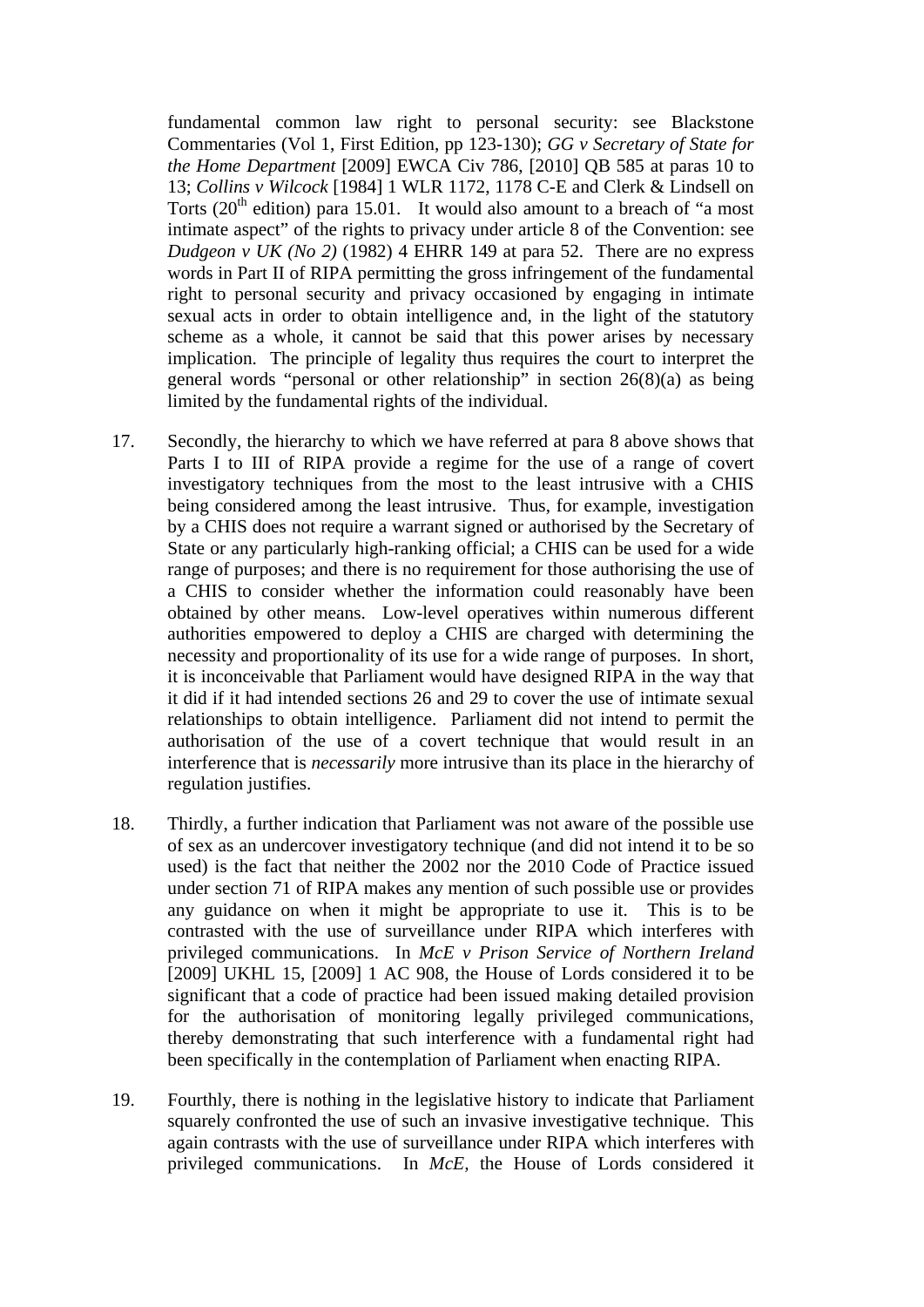significant that Parliament had already authorised interference with the privilege in earlier statutes and so had already expressly confronted the issue.

### *Discussion*

20. In *R (A) v Director of Establishments of Security Service* [2009] UKSC 12, [2010] 2 AC 1, the Supreme Court held that section  $65(2)(a)$  of RIPA conferred on the IPT exclusive jurisdiction to hear claims under section 7(1)(a) of the HRA. As Lord Brown explained at para 14, a powerful pointer against the proposition that Parliament had intended to leave it to a complainant to choose whether to bring proceedings in court or before the IPT was:

> "the self-evident need to safeguard the secrecy and security of sensitive intelligence material, not least with regard to the intelligence services. It is to this end, and to protect the 'neither confirm nor deny' policy….that the Rules are as restrictive as they are regarding the closed nature of the IPT's hearings and the limited disclosure of information to the complainant (both before and after the IPT's determination)".

21. The question raised by the first issue is whether the alleged conduct of which complaint is made in these proceedings is conduct to which Part II of RIPA applies, on the footing that the conduct is the establishing and maintaining of a "personal or other relationship" within the meaning of section  $26(8)(a)$ . If an intimate sexual relationship is not a personal or other relationship, the IPT has no jurisdiction to entertain the human rights claims and they must, therefore, be determined by the court. What is meant by "personal or other relationship"? These are ordinary words. A personal relationship is a relationship between persons. As a matter of ordinary language, a sexual relationship is an example of such a relationship. At first sight, it seems obvious that the IPT has jurisdiction to deal with the human rights claims. We must therefore examine the reasons given by Ms Kaufmann as to why a personal or other relationship does not include an intimate sexual relationship.

# *The principle of legality*

- 22. We accept that the establishing and/or maintaining of an intimate sexual relationship for the covert purpose of obtaining intelligence is a seriously intrusive form of investigatory technique. We do not think that it is in issue that it amounts to an invasion of an individual's common law right to personal security and of a most intimate aspect of the right to privacy under article 8 of the Convention.
- 23. The principle of legality is that fundamental rights cannot be overridden by general or ambiguous statutory words: see per Lord Hoffmann in *R v Secretary of State for the Home Department, ex parte Simms* [2000] 2 AC 115, 131. In *Ex parte Simms,* the question was whether section 47(1) of the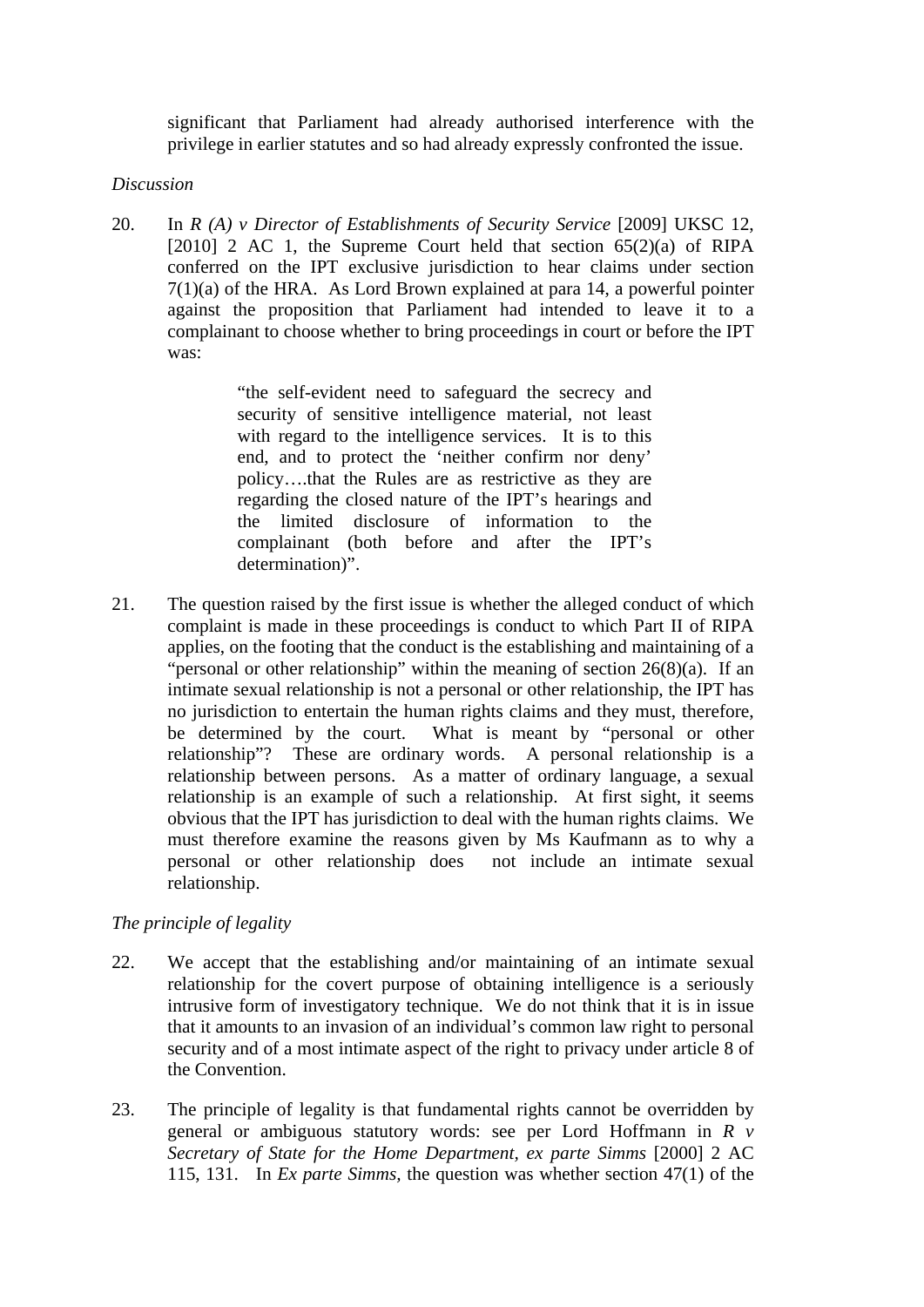Prison Act 1952 enabled the Secretary of State to make rules restricting the fundamental right of prisoners to communicate with journalists. The subsection enabled the making of rules for, amongst other things, "the regulation and management of prisons….and for the classification, treatment, employment, discipline and control of persons required to be detained therein". It was held by the House of Lords that this general power to make rules for the regulation and management of prisons was insufficiently clear to authorise the infringement of the basic rights of prisoners.

24. In *R (Morgan Grenfell & Co Ltd) v Special Commissioner of Income Tax*  [2002] UKHL 21, [2003] 1 AC 563, an inspector of taxes sought the consent of a special commissioner to issue a notice requiring disclosure by the bank of its instructions to and advice of counsel in relation to a tax avoidance scheme. The relevant statute provided:

> "Subject to this section, an inspector may by notice in writing require a person (a) to deliver to him such documents as are in the person's possession or power and as (in the inspector's reasonable opinion) contain, or may contain, information relevant to (i) any tax liability to which the person is or may be subject, or (ii) the amount of any such liability…."

25. It was common ground that legal professional privilege was a fundamental human right. Lord Hoffmann said at para 8 that the courts would:

> "construe general words in a statute, although literally capable of having some startling or unreasonable consequence, such as overriding fundamental human rights, as not having been intended to do so. An intention to override such rights must be expressly stated or appear by necessary implication".

He noted that the relevant statutory provision contained no express reference to legal professional privilege and the question therefore was whether its exclusion must necessarily be implied.

26. In *Secretary of State for the Home Department v GG* [2009] EWCA Civ 786, [2010] QB 585, the question concerned the lawfulness of a control order whose terms required the controlee to submit to a search of his person within his home. This court said that the fundamental common law rights of personal security and personal liberty prevented any official search of an individual's person without explicit statutory authority. Applying the principle of legality, it held that section 1(3) of the Prevention of Terrorism Act 2005 was insufficiently clear to indicate that Parliament intended to abrogate the controlee's fundamental rights that were in play. Section 1(3) provided that:

> "The obligations that may be imposed by a control order made against an individual are any obligations that the Secretary of State or (as the case may be) the court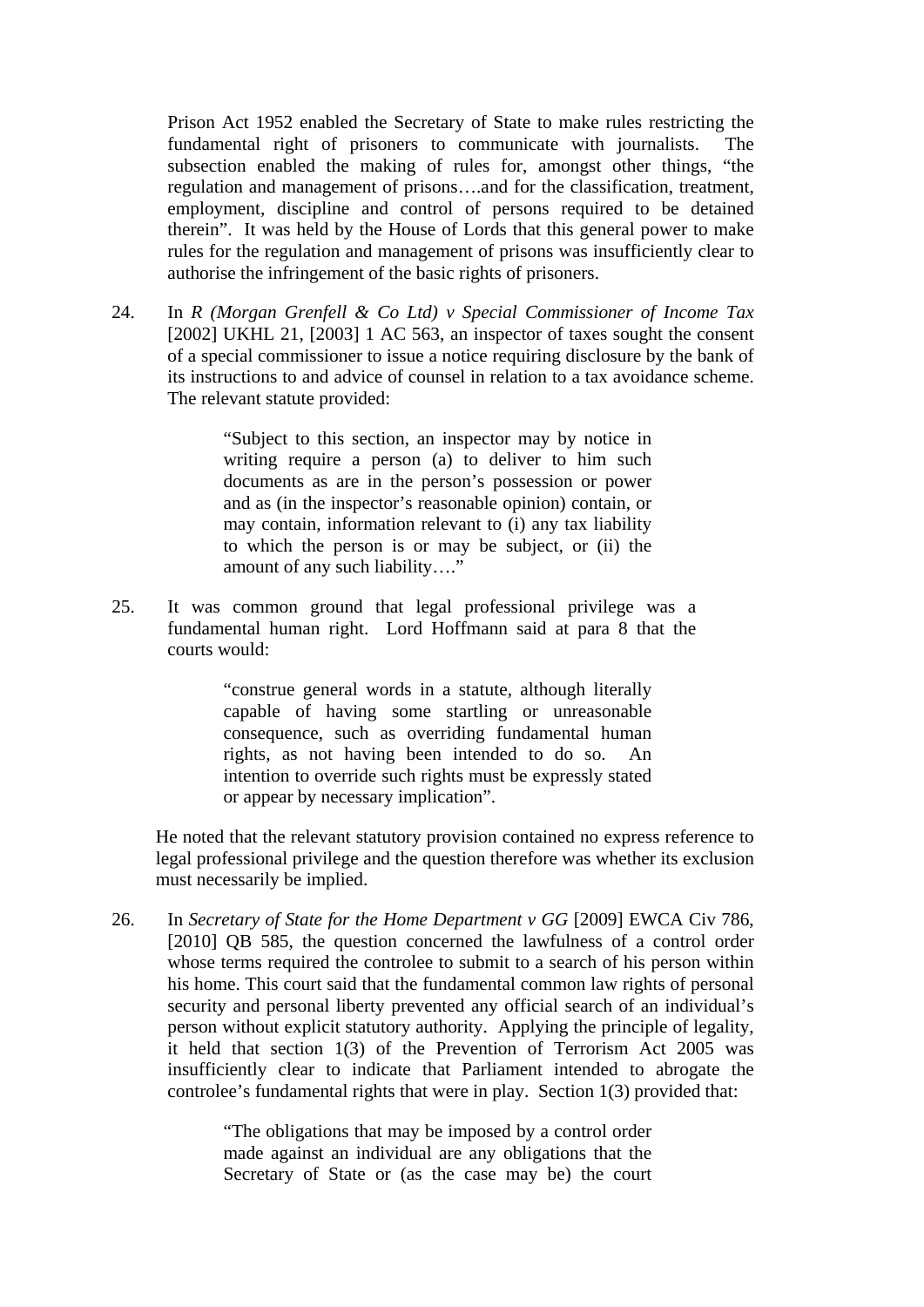considers necessary for purposes connected with preventing or restarting involvement by that individual in terrorism-related activity."

27. It can be seen that in each of these cases (and there are other examples), the statutory words were broad and general. On a literal interpretation, they were wide enough to confer the power that was sought to be exercised. In each case, however, there was nothing to indicate that Parliament intended that the general power could be exercised in such a way as would infringe fundamental rights. The rationale for the existence of the principle of legality that was enunciated by Lord Hoffmann in *Simms* was:

> "The constraints on the [exercise of Parliamentary sovereignty] are ultimately political, not legal. But the principle of legality means that Parliament must squarely confront what it is doing and accept the political cost. Fundamental rights cannot be overridden by general or ambiguous words. This is because there is too great a risk that the full implications of their unqualified meaning may have passed unnoticed in the democratic process."

- 28. The principle of legality is an important tool of statutory interpretation. But it is no more than that. When an issue of statutory interpretation arises, ultimately the question for the court is always to decide what Parliament intended.
- 29. In *McE,* the issue was whether RIPA permitted covert surveillance of communications between persons in custody and their legal or medical advisers. This turned on whether such surveillance could be permitted as having been authorised in accordance with section 29 of RIPA and as being "lawful for all purposes" in accordance with section  $27(1)$ . At para 61, Lord Hope said that section 27(1) is expressed in clear and simple language and it must be taken to mean what it says (i.e. that conduct to which Part II applies shall be lawful "for all purposes"). He continued:

"It does not refer to legal privilege or to any other kind of right or privilege or special relationship which would otherwise be infringed by the conduct that it refers to. But the generality of the phrase "for all purposes" is unqualified. The whole point of the system of authorisation that the statute lays down is to interfere with fundamental rights and to render this invasion of a person's private life unlawful. To achieve this result it must be able to meet any objections that may be raised on the ground of privilege. I would hold therefore that, provided the conditions in section 27(1) which render it lawful for all purposes are satisfied, intrusive surveillance of a detainee's consultation with his solicitor cannot be said to be unlawful because it interferes with common law legal privilege. It seems to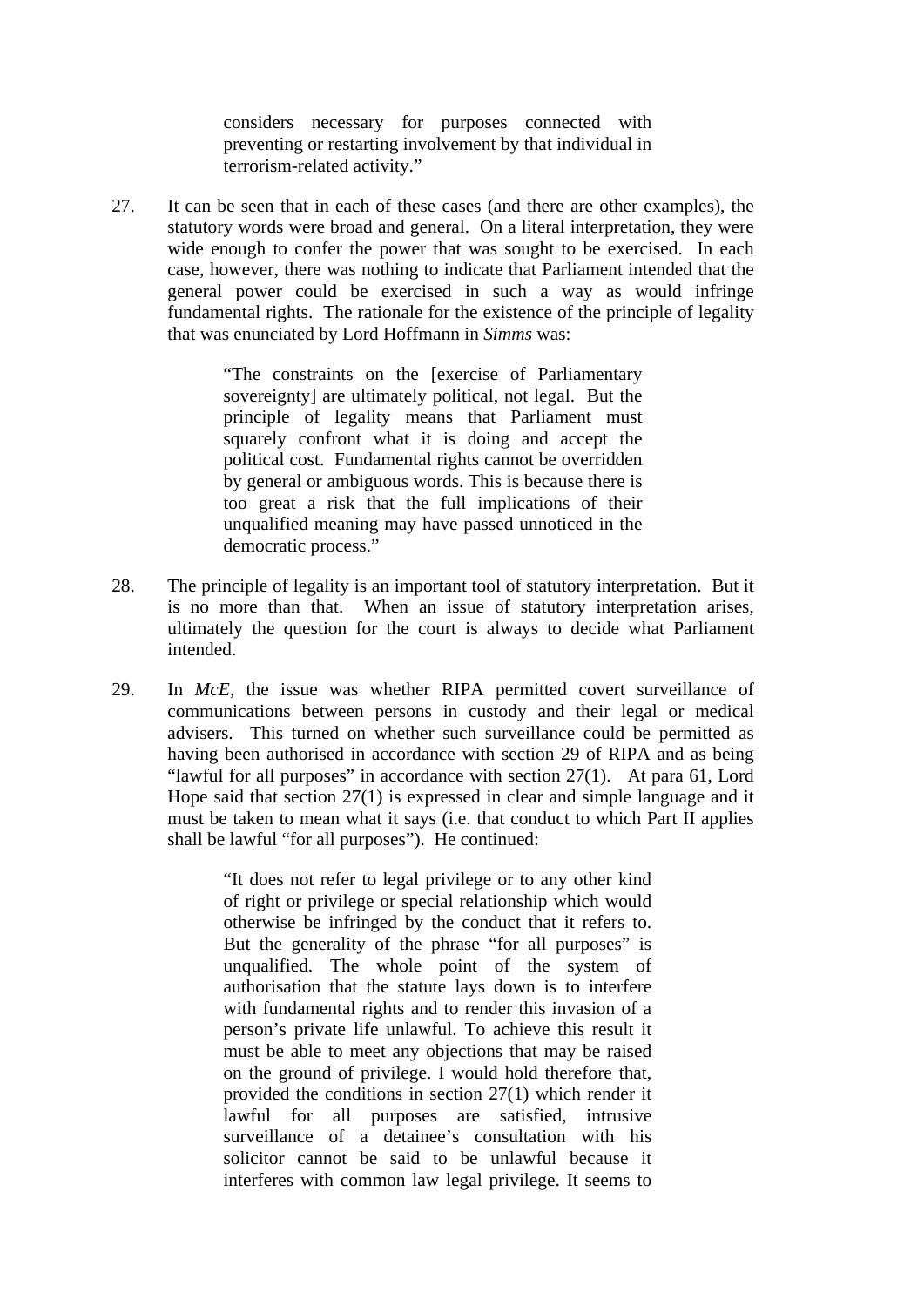me that the phrase "for all purposes" which section 27(1) uses is a clear indication that this was Parliament's intention."

30. At para 62, Lord Hope referred to *Simms* and acknowledged that fundamental obligations could not be overridden by general or ambiguous words. He then said:

> "In my opinion that cannot be said to have been so in the case of RIPA. Far from being general and ambiguous, the very essence of its provisions was to enable fundamental privacy rights to be overridden to an extent that was no more than necessary under precise conditions that were sufficiently strict and carefully regulated."

- 31. In other words, the House of Lords held that the general words "lawful for all purposes" were sufficiently clear to indicate that Parliament intended them to bear their natural and ordinary meaning, despite the fact that such an interpretation involved overriding essential privacy rights. An important part of the reasoning was that the whole point of the system of authorisation under RIPA was to enable state agents to interfere with an individual's fundamental rights, provided that the conditions of necessity and proportionality stated in section 29(2) were satisfied. The protection for the individual afforded by these conditions meant that giving the words "lawful for all purposes" their plain and ordinary meaning would not produce startling or unreasonable consequences which Parliament could not have intended.
- 32. We consider that similar reasoning should be applied in the present context. The phrase "personal or other relationship" in section  $26(8)(a)$  forms part of the definition of the type of conduct which can be authorised under section 27 and which, if it is carried out in "challengeable circumstances", may be the subject of human rights proceedings before the IPT under section 65. In its plain and ordinary meaning, it includes intimate sexual relationships. In the principle of legality cases, there was a general power which was capable of being used for many purposes. There was doubt as to whether Parliament intended that it should be capable of being used so as to override fundamental rights. In the present context, there is no doubt that, in enacting RIPA, Parliament intended to override fundamental human rights subject to certain protections. Most pertinently, these include the requirement for necessity and proportionality. It can fairly be said that Parliament may not have foreseen in precisely what way those human rights might be overridden and there is certainly nothing to suggest that Parliament contemplated that surveillance by a CHIS might be conducted by using the extraordinary techniques that are alleged to have been used in the present case. But none of that matters. To give "personal or other relationships" its ordinary meaning so as to include intimate sexual relationships does not produce any startling or unreasonable consequences which Parliament cannot have intended. That is why we do not consider that the principle of legality requires the words to be given a narrower meaning than they naturally bear.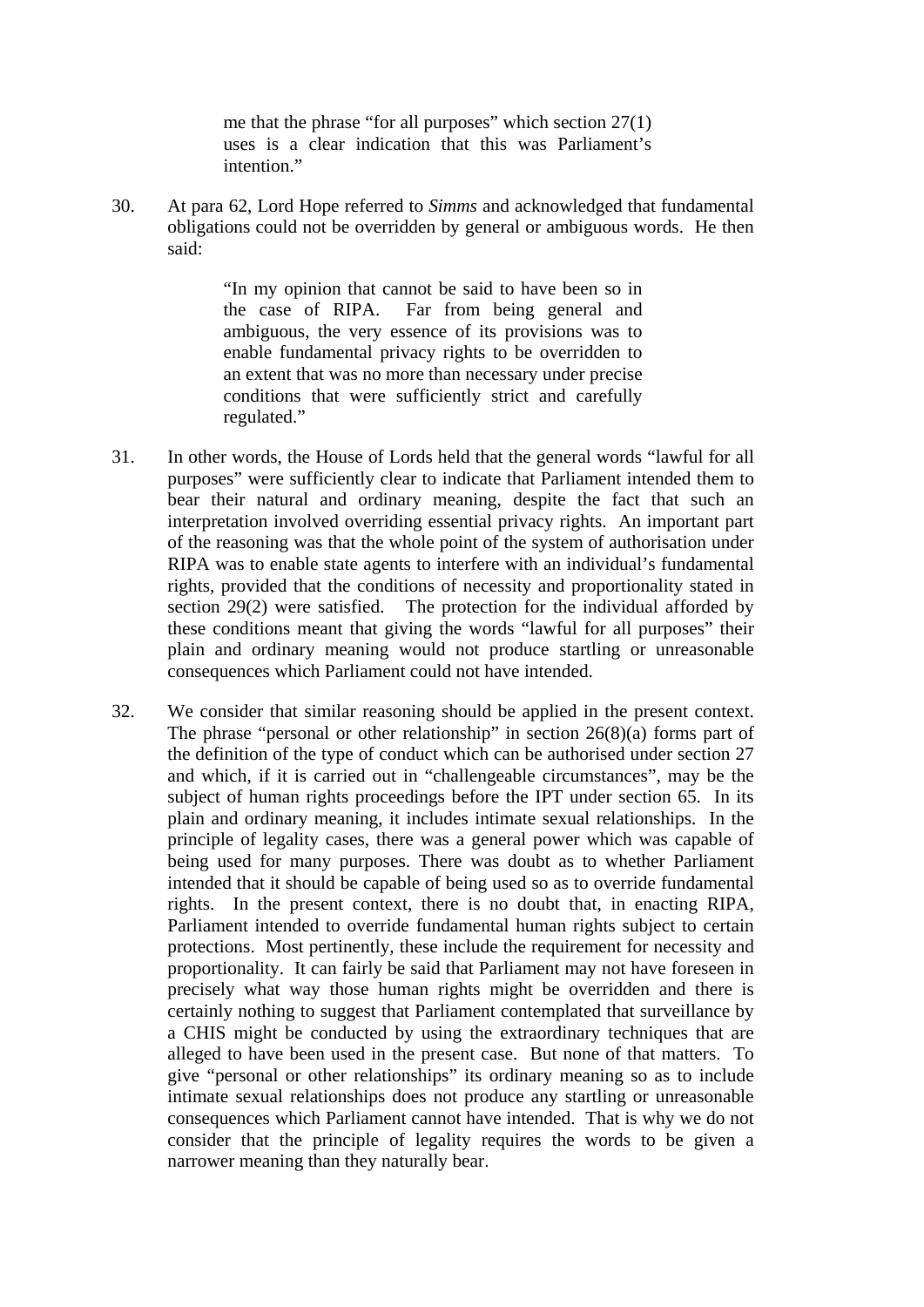# *The hierarchy and the other points made by Ms Kaufmann*

- 33. We accept that Parts I to III of RIPA provide a comprehensive regime for the use of a range of investigatory techniques from the most to the least intrusive and that, in general terms, CHIS is at the less intrusive end of the spectrum. Thus the level of official entitled to grant authorisation is or at least includes officials who have a lower ranking than those entitled to grant authorisation for the interception of communications; and the range of organisations that may grant authorisation is wider. Ms Kaufmann placed before the court a helpful table which summarised all the differences between the six types of investigatory technique.
- 34. We acknowledge that these differences exist in the statutory scheme and that they reflect an appreciation of the fact that some types of investigative technique are more intrusive than others and that, in general terms, they suggest that use of a CHIS is at the less intrusive end of the spectrum. But the fact that use of a CHIS is at the less intrusive end of the spectrum is not a sufficient reason for giving a meaning to the phrase "personal or other relationship" which it cannot bear. In any event, use of a CHIS to establish or maintain intense and prolonged non-sexual relationships between individuals can in some instances be extremely intrusive. And yet it is conceded by the appellants that such conduct involves the establishing or maintaining of a personal or other relationship. So the argument based on hierarchy carries no weight as regards *that* kind of conduct. It is difficult to see why the hierarchy argument should carry any more weight where the relationship is sexual.
- 35. Nor do we consider that the other points made by Ms Kaufmann carry much weight. We accept that, if the Codes of Practice made reference to the establishing or maintaining of sexual relationships and gave guidance as to the circumstances in which they might be used, that would fortify the case that personal or other relationships include sexual relationships. But the converse is not true. The absence of any reference to such relationships in the Codes of Practice cannot be invoked to support the proposition that personal or other relationships do not include sexual relationships.
- 36. Finally, we agree that there is nothing in the legislative history to indicate that Parliament squarely confronted the use of sexual relations as a covert surveillance technique. The fact that there was something in the legislative history that was considered to be significant by the House of Lords in *McE* does not mean that the absence of such a history is necessarily significant in a different context. At most, it was one of a number of factors that was considered to be relevant in that case. We do not consider that it formed a decisive part of the reasoning.

# *Conclusion on the first issue*

37. So far, we have explained why we do not accept the reasons advanced by Ms Kaufmann in support of her submission that the phrase "personal or other relationship" should not bear its ordinary meaning. But there are further reasons why we cannot accept her interpretation of the phrase.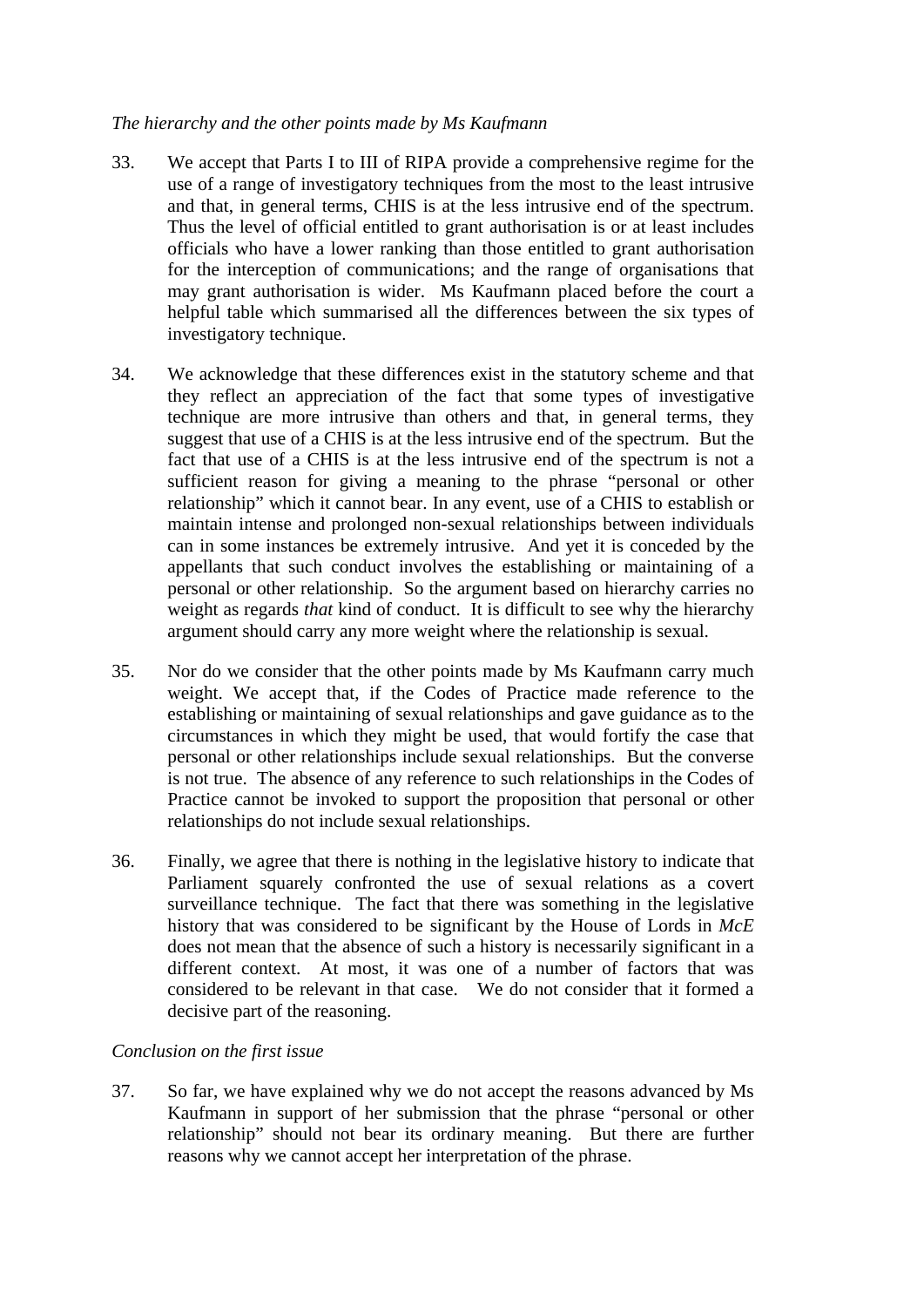- 38. First, the distinction between sexual and non-sexual relationships is critical for the purposes of the Sexual Offences Act 2003 (which deals only with sexual offences). But it is an arbitrary distinction to draw in the present context. Relationships between human beings are infinitely varied and complex. For some individuals, non-sexual relationships may be regarded as more intense, passionate, meaningful and intimate than sexual relationships. Sexual relationships vary in their intensity and intimacy. A person who is subject to surveillance by a CHIS with whom he or she has enjoyed a long and intense platonic relationship might feel more betrayed, outraged and traumatised on discovery of the true facts than another (perhaps more robust) person who is subject to surveillance by a CHIS for a short period during which there has been a modest amount of sexual touching. There is no rational basis for saying that the former conduct should be capable of being authorised under section 27, but that the latter should not be. No reason has been suggested as to why Parliament would have intended to draw such a distinction. The Convention does not require a line to be drawn in such an arbitrary way, since the conditions of necessity and proportionality provide a mechanism for ensuring that no surveillance may be authorised which will unjustifiably interfere with human rights.
- 39. Secondly, if it were necessary for an undercover operative to form a relationship (including sexual contact) with a dangerous terrorist, in order to maintain cover, discover sensitive information and save lives, Ms Kaufmann says that any human rights proceedings about such a relationship would have to be brought in court and defended by reference to the common law doctrine of necessity. But as Ms Carss-Frisk QC points out, it makes no sense to require a human rights case, which involves the use of covert operations for the purpose of preventing a terrorist from endangering life, to be heard in open court (when other similar cases must go to the IPT) simply because sex was one of the tactics which is alleged to have been used. This cannot have been intended by Parliament.
- 40. Thirdly, if Ms Kaufmann is right, then the IPT is the sole forum for dealing with claims for breaches of Convention rights arising from non-sexual relationships established or maintained by CHIS, but it does not even have jurisdiction to deal with claims for breaches of Convention rights arising from sexual relationships. That is absurd and the court should be slow to impute such absurdity to Parliament. No attempt has been made to justify it before us. Instead, Ms Kaufmann submits that the interpretation of "personal or other relationship" cannot be influenced by section 65 of RIPA which is concerned with the jurisdiction of the IPT and the forum for proceedings under section  $7(1)(a)$  of the HRA. In short, she submits that the meaning of the substantive provisions of RIPA must be determined without regard to the procedural provisions of the Act.
- 41. We do not accept this submission. The provisions of RIPA should be construed, so far as possible, so as to produce a coherent scheme. That was the view expressed in a different context by the IPT itself in *C v Police*  IPT/03/32/H, 14 November 2006 and we agree with it. In that case, the IPT had to decide whether the activities of agents of the police fell within the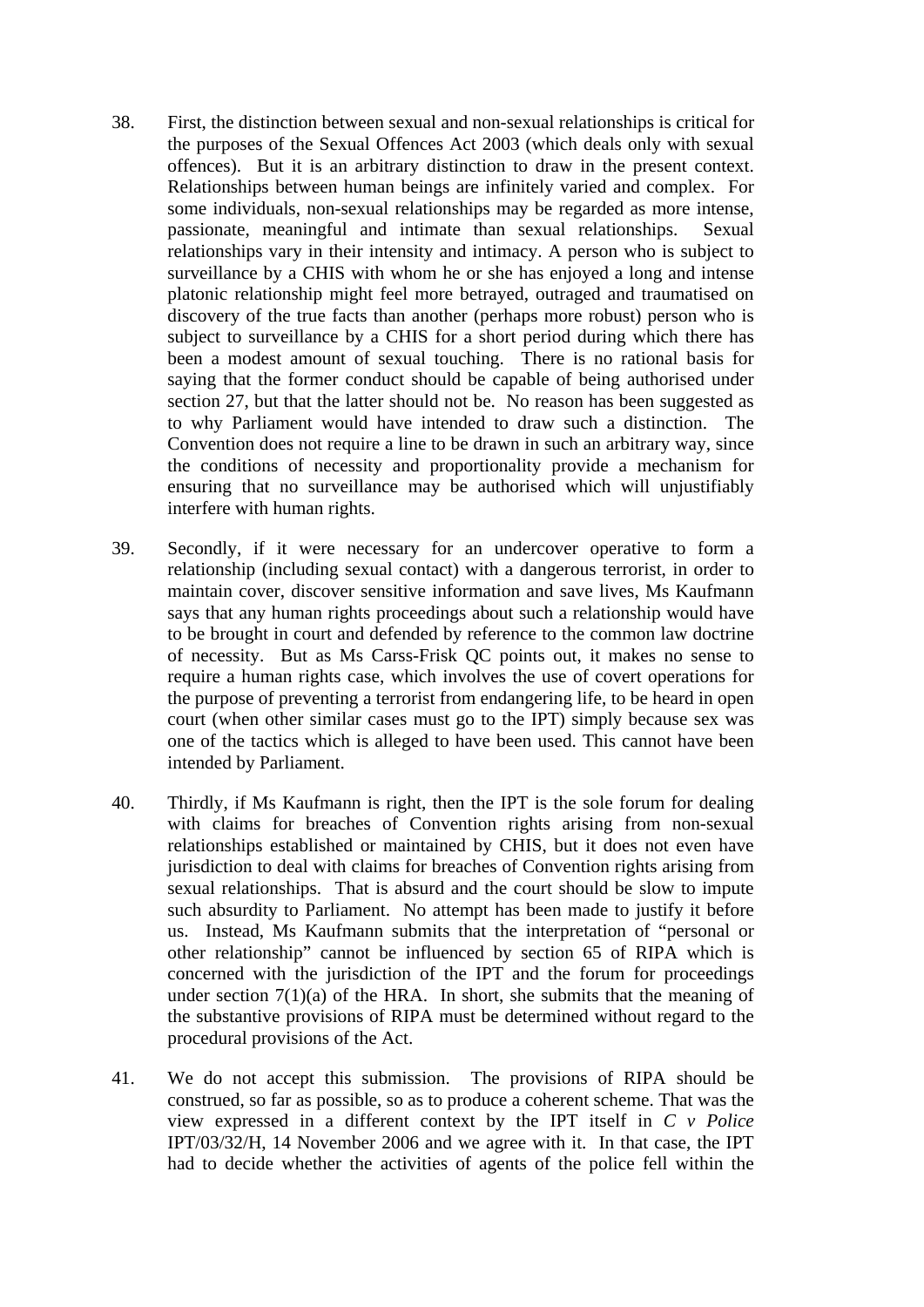RIPA definition of "directed surveillance". For a number of reasons, it concluded that they did not fall within the definition. At para 80, it said that "a coherent RIPA scheme includes the special procedures for dealing with claims and complaints about the use of investigatory powers….The special procedures are not required for and do not fit a case like this". Thus the IPT relied on the statutory procedures for dealing with claims and complaints as support for its conclusion as to the meaning of the substantive provision under consideration in that case.

- 42. Parliament clearly intended that human rights proceedings about the establishing or maintaining of relationships by undercover police officers should only be determined by the IPT. The proposition that sex is the thing that makes all the difference between a case that is sensitive enough to be required to be heard in a special tribunal and a case which is not so sensitive is absurd. The reason why the case needs to be heard in the special tribunal is because it relates to undercover operations, arising out of personal or other relationships. Nor does the absurdity stop there. It is clear that a virtually identical claim to that made by the Birnberg and Tuckers claimants, if brought in respect of the conduct of the intelligence services, would go to the IPT: see section 65(3)(a). There is no explanation as to why Parliament should have intended a different allocation of jurisdiction in police CHIS cases.
- 43. For all these reasons, which in large measure are the same as those which were given by the judge, we decide the first issue in favour of the respondents. Accordingly, the IPT has jurisdiction to determine the human rights claims made by all the appellants and is the appropriate forum for their determination.

*The second issue: was the judge wrong to stay the high court proceedings pending the outcome of the proceedings before the IPT?* 

- 44. The respondents' primary submission before the judge was that the court should strike out the appellants' common law and HRA claims in the High Court as an abuse of process. After the hearing, and before judgment, the respondents withdrew their strike-out applications against the Birnberg claimants on the basis that the information already in the public domain made this an exceptional case and some further information provided in response to allegations made by MK himself. They said, however, that this did not preclude the possibility of a further strike-out application or affect the application against the Tuckers claimants.
- 45. Two grounds were relied on. First it was said the common law claims were based on the same (alleged) facts as the HRA claims which could only be pursued in the IPT. Secondly, it was said that the respondents were unable to have a fair trial of the common law claims in the High Court for a number of reasons. It was acknowledged that the court could not adopt a closed procedure and the claims had to be tried in open court: see *Al Rawi v Secretary of State* [2012] 1 AC 531, [2011] UKSC 34. But it was argued that this gave rise to insuperable difficulties. It was the respondents' policy to "neither confirm nor deny" (NCND) matters concerning alleged undercover officers; and consistently with that policy the respondents could neither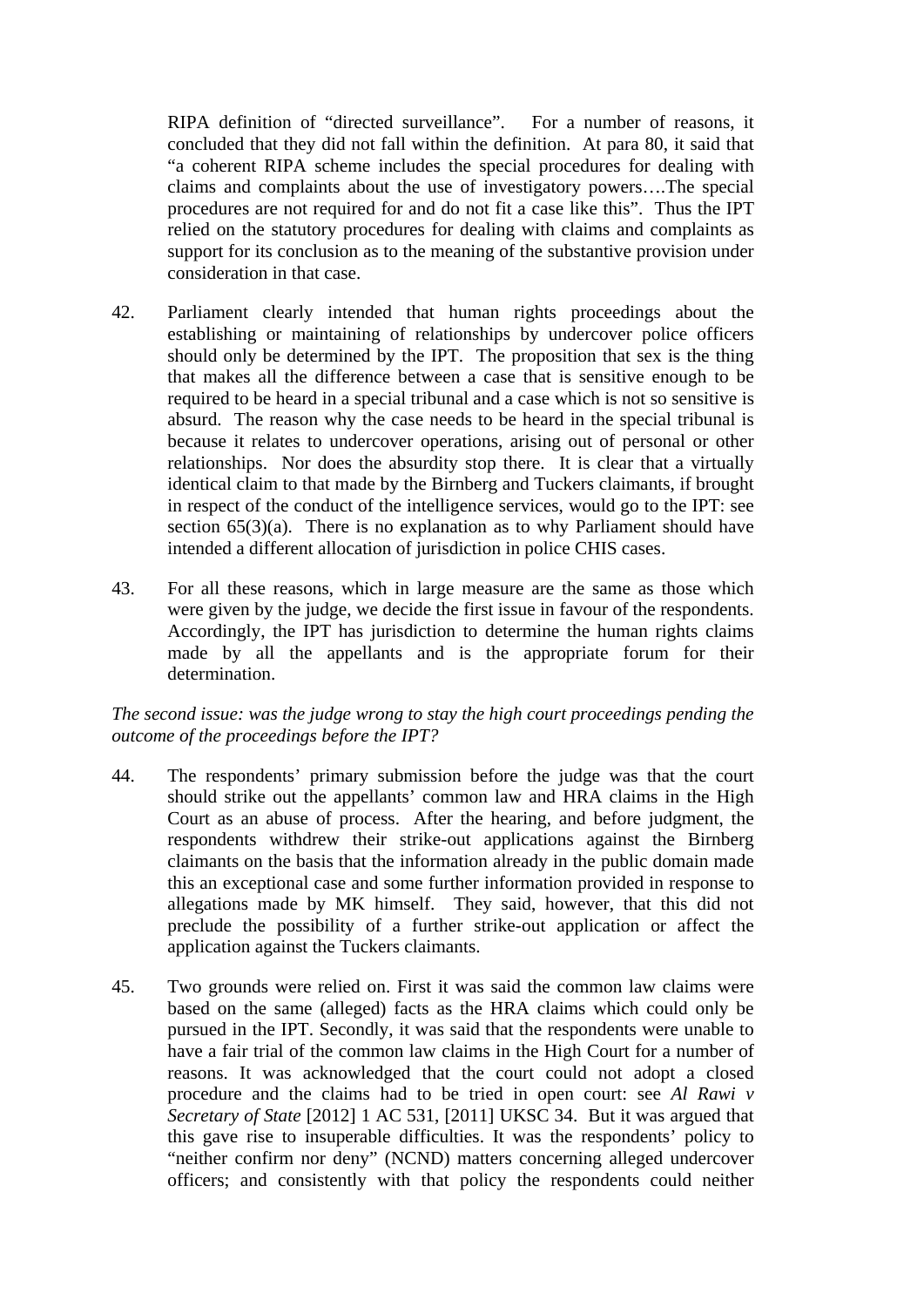confirm nor deny some matters which were central to their defence of the claims by the Tuckers claimants. Further, there might be difficulties with disclosure: a successful claim for public interest immunity might mean that sensitive material would not have to be disclosed, but that would not assist the respondents in defending the claims. It would simply mean there would be no material before the court to support their defence. In that event, there would or might be such unfairness to the respondents that the claims could not be justly tried at all: see *Carnduff v Rock and Chief Constable of West Midlands Police* [2001] 1 WLR 1786, [2001] EWCA Civ. 680 per Laws LJ at para. 36.

- 46. The judge dismissed the strike-out applications. The first ground fell away because the judge had already found that the IPT had no jurisdiction in respect of the common law claims. He also doubted whether, in the particular circumstances, it would be an abuse for the claimants to pursue both sets of claims because those in the High Court were complicated and likely to give rise to numerous factual issues on both liability and damages, whereas the claims before the IPT would be determined by the application of judicial review principles in accordance with ss. 67 (2) and (3) of RIPA. He said "at the present stage of these proceedings it cannot be said with confidence that the application of those principles would provide a fair means of resolving the issues in this case." Additionally, he thought that it was not clear that the compensation the IPT could award under s. 65(7) of RIPA would provide an effective remedy for the non-HRA claims which fell outside its jurisdiction.
- 47. As regards the second ground, the judge accepted the importance of the NCND policy, but he concluded that the application failed for want of evidence. He said there was no evidence before the court at that stage (before service of defence) which could lead it to conclude that the claimants' rights to bring their High Court claims were outweighed by the public interest in ensuring that information about police operations was not disclosed to the public at large.
- 48. If their strike-out application failed, the respondents' alternative submission was that the High Court claims should be stayed pending the resolution of the HRA claims by the IPT (the IPT had by then directed that proceedings before it were stayed until 14 March 2013 or the conclusion of the proceedings brought by the claimants in the High Court whichever was earlier). The judge dealt with the stay issue relatively briefly.
- 49. He decided that, as Ms Carss-Frisk and Mr Johnson QC had submitted, it was in the interests of justice that the IPT proceedings should be dealt with first. At para 222, he said:

"If there is a defence under s 27, then there will be no obstacle to the [first and second defendants] advancing their cases to that effect in the IPT. It is not for this court to speculate as to how the IPT would make known to the parties, and so to the High Court, what decision it had reached on the HRA claims in a manner which would assist the parties and the High Court in the subsequent advancement of the non-HRA claims. But the IPT must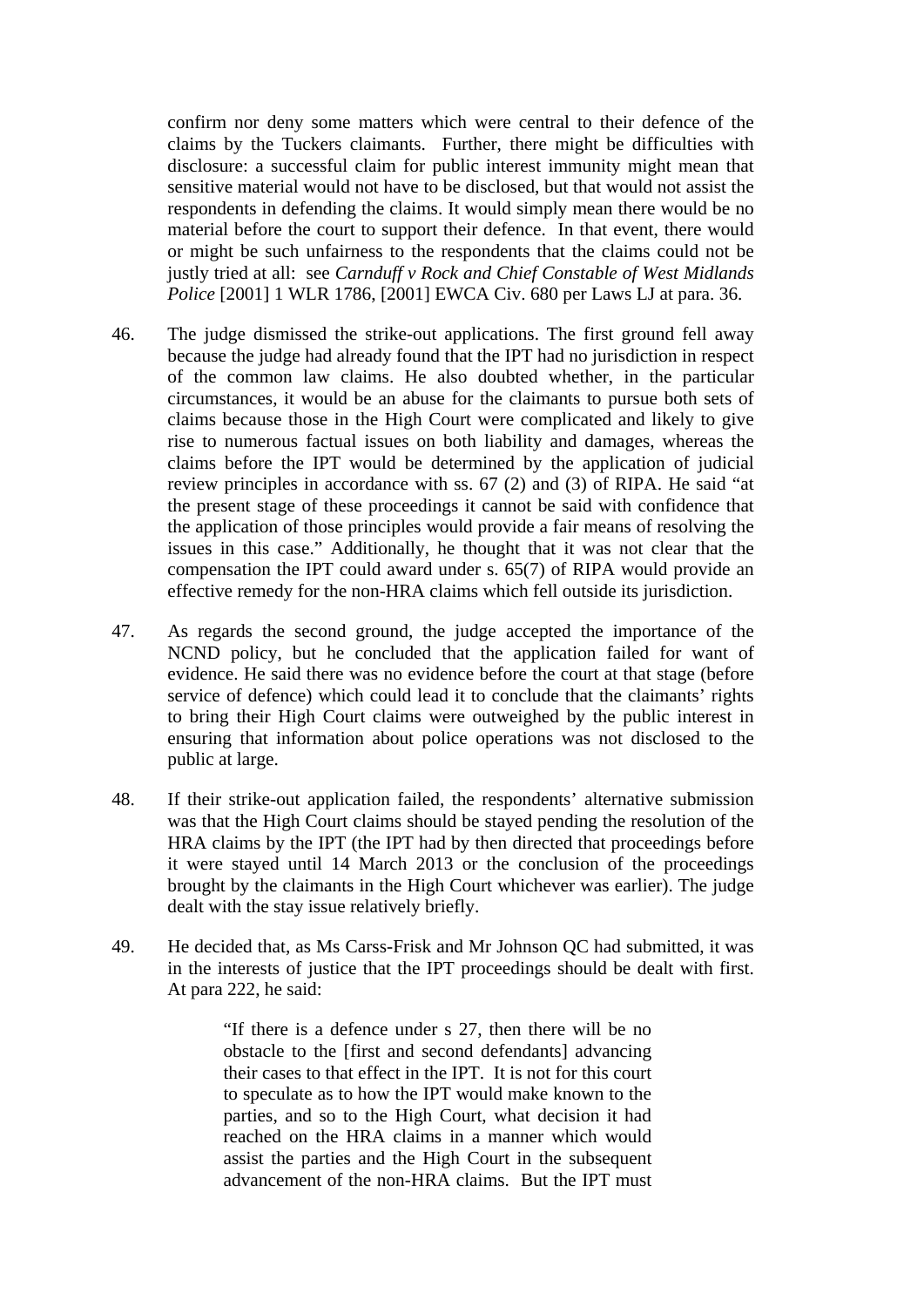be given the opportunity to do what it considers to be just and appropriate. I decline to assume that the IPT will be unable to overcome perceived difficulties in circumstances where it has not been asked to do it. It seems to me that there is at least a possibility that a decision of the IPT will be of assistance in resolving difficult procedural issues that arise in cases such as *Al-Rawi* and the present cases. As to s 67(7), that corresponds to HRA s 8 under which no damages may be awarded by the High Court unless the court is satisfied that the award is necessary to afford just satisfaction."

- 50. It is common ground that the judge's decision was one of case management which involved an exercise of discretion and that it can only be overturned by this court if it was wrong in principle or one which no judge could reasonably have made. Ms Williams submits that the judge's reasoning was flawed and his decision was plainly wrong. For the reasons that follow, we agree with that submission.
- 51. The Court's general power to stay proceedings under CPR r.3.1 (2) (f) is not unfettered. It must only be used to stay civil proceedings pending the determination of proceedings in another jurisdiction where justice between the parties requires it, and where the party seeking the stay can point to a real risk of injustice: see *Panton v Financial Institutions Services Ltd* [2003] LRC 768 para 11. The appellants are entitled to have their common law claims decided by the court. It is for the respondents to show why the vindication of that right should be delayed. The onus is on them to persuade the court that there is a real risk that they would suffer prejudice if the court proceedings took precedence over the IPT proceedings. The 'default' position is that a party has a right to have its civil claim decided without delay unless the party seeking the stay can show otherwise.
- 52. The starting point in this case is the preservation by RIPA of the civil court's jurisdiction over common law claims arising from conduct such as that complained of by the appellants. It is to be noted that although s.65(2)(d) of RIPA would have allowed the Secretary of State to bring common law claims relating to such conduct within the IPT's jurisdiction, that provision has not been brought into force, so that the current position is that Parliament has not abrogated the civil court's jurisdiction in this respect. The legislation gives no priority to the IPT proceedings. The issues raised by the claims are acknowledged to be novel and difficult. As the judge said, they seem likely to give rise to numerous issues of fact on both liability and damages. These are matters which the ordinary litigation process is apt to resolve and which the judge concluded in broad terms could be fairly resolved by the High Court, at least on the evidence before him at this stage. His conclusions in this respect are not subject to (a cross) appeal.
- 53. The judge referred to the "difficult procedural issues that arise in cases such as *Al Rawi".* This is not a case (or at least, not yet) where the court is required to resolve what has been described as the *Carnduff* dilemma, an issue touched on by Lord Brown in *Al Rawi* at paras 86 and 87. As Ms Williams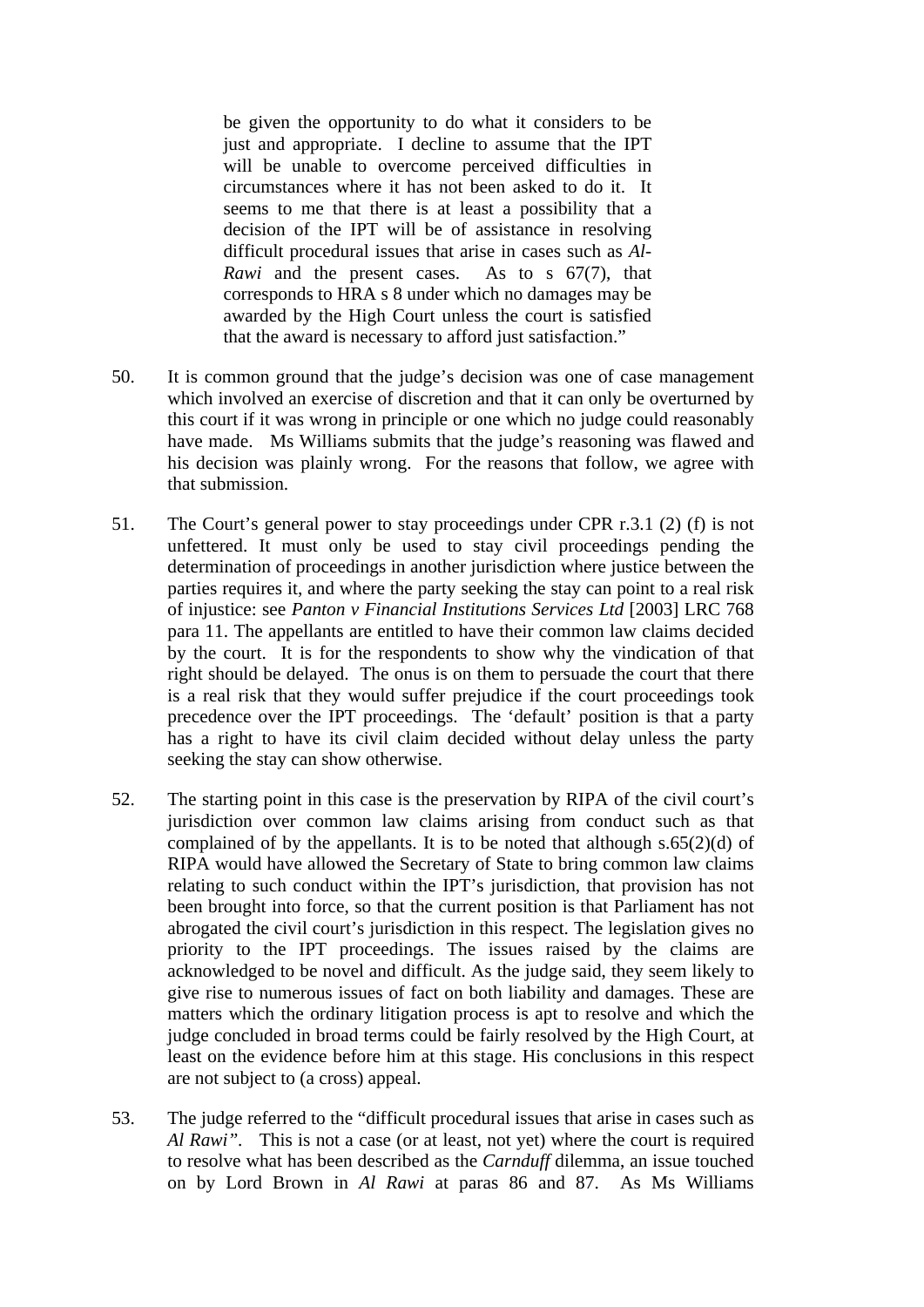acknowledged, however, it is possible that the respondents will make a *Carnduff* application at some stage and the issue of public interest can be kept under review.

- 54. The essential reason why the judge exercised his discretion to grant a stay was that he said that it was *possible* that a decision of the IPT would be of "assistance" to the court in resolving the "difficult procedural issues that arise in cases" such as the present case. We find it difficult to see how a decision of the IPT would assist in resolving *procedural* issues arising in the court proceedings. The judge did not explain how it might do so. There are important differences between the procedures that apply in the two fora. The IPT's procedure is distinctly more restrictive than that of the court for obvious reasons: for example, oral hearings before the IPT are discretionary and may take place in the absence of the applicants; applicants have no right to the disclosure of evidence relied on by the opposing party or to know the case against them; there is no right to cross-examine opposing witnesses or to representation or funded representation; there is no right to a reasoned judgment and no right of appeal. Ms Williams highlighted these matters as important derogations from the natural justice principle, which, together with the principle of open justice is fundamental to our system of justice, and to the maintenance of public confidence in the judicial process itself : see *Al Rawi* at paras 10 to 14, 22, 35, 39, 41, 47 to 48, 49, 67 to 69, 72, 83 to 84, 88 and 93, where the issue was considered in relation to the lawfulness of the closed procedure in civil cases.
- 55. How could these different procedures assist in the resolution of the procedural difficulties that would arise in the High Court proceedings? Presumably, what the judge meant was that it was possible that a decision of the IPT would be of assistance to the court in deciding the *substantive* issues arising in the court proceedings. But there are several difficulties with this.
- 56. First, the judge did not decide the stay issue on the basis that two different civil courts were at risk of issuing public judgments analysing the same evidence and reaching different conclusions, or where the findings of one set of proceedings would be determinative of the outcome of the other proceedings. If that had been the basis for his decision, he would have been required to explain why the IPT proceedings should take priority. There is clearly an overlap between the two sets of proceedings, but they are by no means coincident. On any view, the appellants will pursue their claims in the High Court, whatever the outcome of the IPT proceedings. Moreover, if the appellants are successful the IPT will do no more than issue a "summary" of its "determination, including any findings of fact" (IPT Rules 2000, r 13(2)). There will be no identification of witnesses or their evidence. If the appellants are unsuccessful, the position is mandated by section 68(4)(b) of RIPA, which permits the IPT to provide only a "statement that no determination has been made in his favour". Either way, it is possible (to put it no higher) that the decision of the IPT will amount to little more than a "yes" or "no". It is difficult to see how such a decision will assist the court.
- 57. Secondly, whilst the IPT Rules provide that the IPT may hear evidence in closed session (IPT Rules 2000, r. 9(6)), the basic principles of the common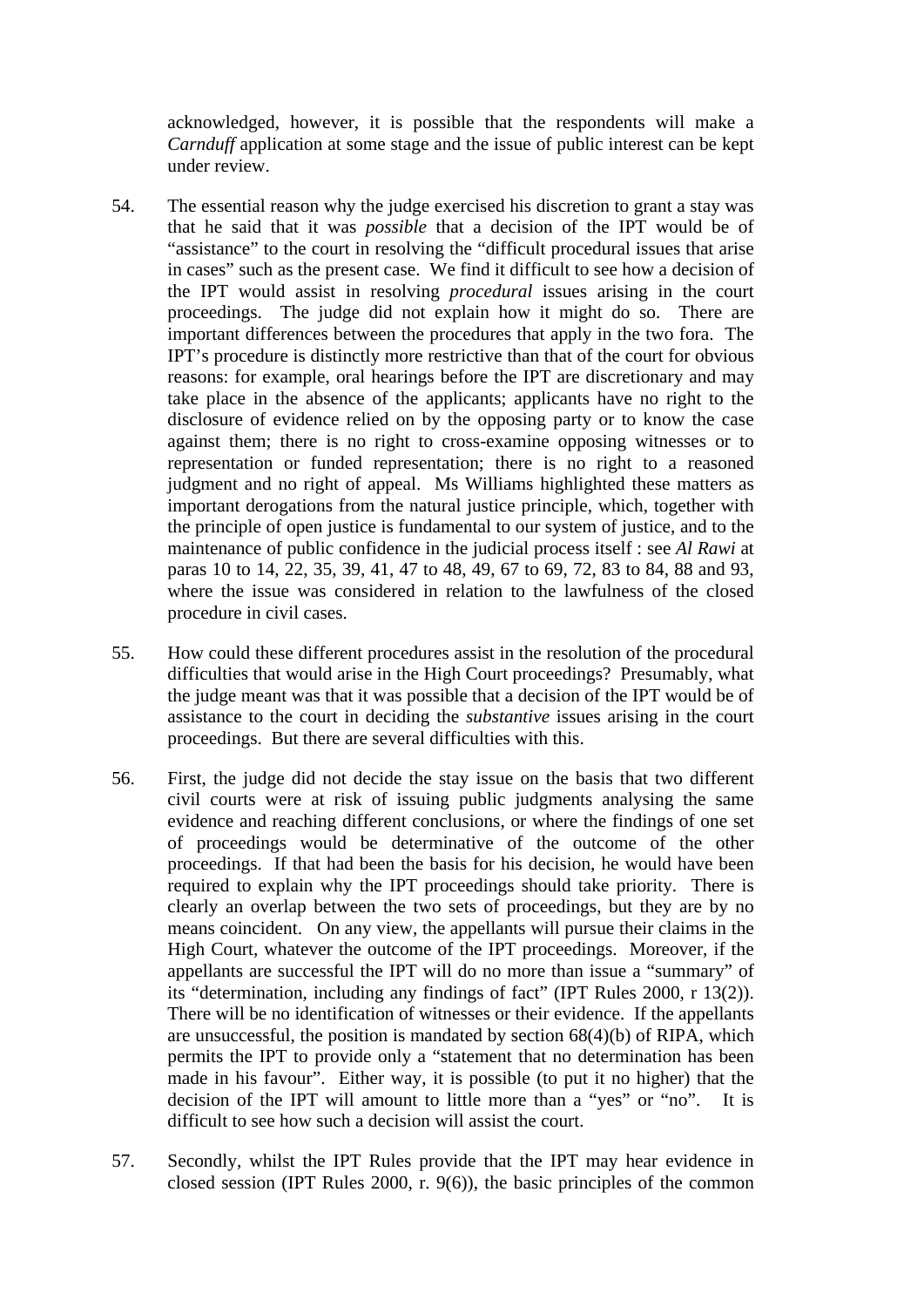law by which the High Court is bound do not: *Al Rawi* at paras 10-17 and elsewhere. We acknowledge that the IPT Rules have been held to be compatible with the rights protected by article 6 (1) of the Convention: see *In the Matter of Applications Nos. IPT/01/62 and IPT/01/77*, 23 January 2003, at paras. 184 to 191; and *Kennedy v United Kingdom* (2011) 52 E.H.R.R. 4, p. 307. The IPT has the power to hold an adversarial hearing and there is a wide-ranging duty of disclosure in respect of any application. We accept that the IPT can modify its own procedure to avoid or minimise unfairness. But (to put it no higher) there is no guarantee that the procedures adopted by the IPT in any particular case will satisfy the common law requirements of natural justice. There is, therefore, a real risk that, if the High Court relied on findings expressed by the IPT, it would itself be acting in breach of natural justice.

- 58. Thirdly, the IPT's jurisdiction is equivalent to that exercised by a court on an application for judicial review (section 67(2) of RIPA). It is ill-suited to the determination of claims that involve many issues of fact relevant to both liability and damages.
- 59. The judge failed to take account of these difficulties in exercising his discretion. More fundamentally, however, he failed to apply the test to which we have referred at para 51 above. He did not ask himself whether the respondents had shown that there was a real risk of prejudice to them if the High Court proceedings took precedence over the IPT proceedings. Instead, he decided whether there was at least a possibility that a decision of the IPT would be of assistance in resolving the procedural issues that arise in court proceedings of this kind. That was a question of little (if any) relevance.
- 60. Ms Carss-Frisk submitted that this experienced judge sought to strike a balance to ensure on the one hand that the police could defend themselves properly in the right forum, and on the other hand that the appellants would have the opportunity to prove their common law claims in the High Court. But it seems to us that her submissions were in substance a reiteration of those which had failed to persuade the judge that the High Court claims could not fairly be tried and should therefore be struck out. She also submitted that there was a potential "settlement" benefit if the IPT proceedings are dealt with first. Her point was that the respondents are more likely to settle the subsequent proceedings if they lose in the IPT, than if they lose in the High Court because of the difficulties they might have in defending themselves there. This was not an argument mentioned by the judge, and in our view carries little weight on the question of the stay.
- 61. It is possible that the judge did not have the benefit of the arguments addressed to us on this aspect of the appeal. However, with respect to the judge (who produced a careful and otherwise excellent judgment), we consider for the reasons that we have given that his decision on the issue of a stay was flawed and plainly wrong.
- 62. All parties agreed that if the appeals on the stay issue were successful, then this court should decide the matter afresh rather than remit it to the judge; and